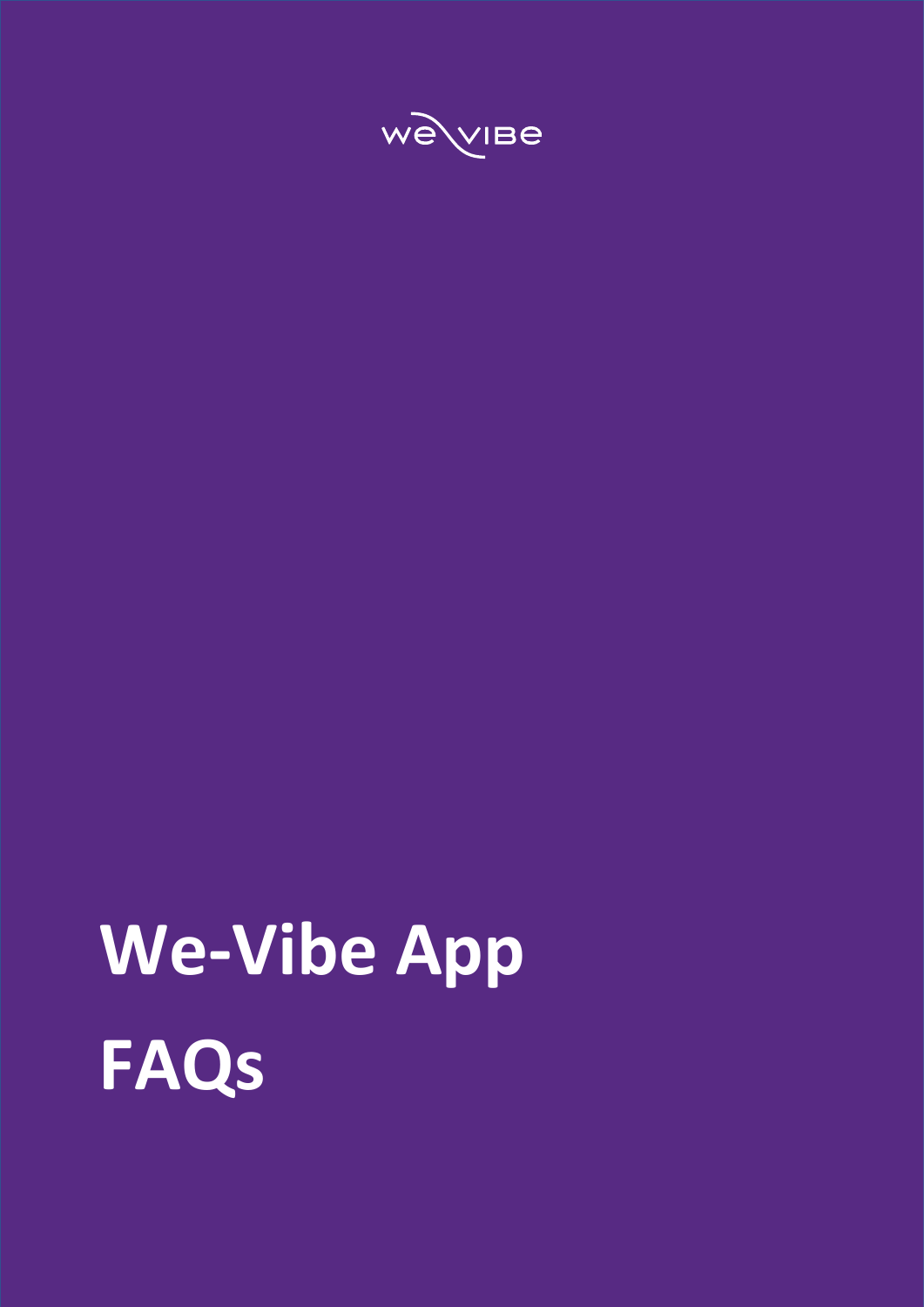# **Contents**

| 1.  |                                                                                              |  |
|-----|----------------------------------------------------------------------------------------------|--|
| 2.  |                                                                                              |  |
| 3.  |                                                                                              |  |
| 4.  | Can I pair my We-Vibe toy to two different devices (my smartphone, tablet, iPad) at the same |  |
| 5.  |                                                                                              |  |
| 6.  |                                                                                              |  |
| 7.  |                                                                                              |  |
| 8.  |                                                                                              |  |
| 9.  |                                                                                              |  |
| 10. |                                                                                              |  |
| 11. |                                                                                              |  |
| 12. |                                                                                              |  |
| 13. |                                                                                              |  |
| 14. |                                                                                              |  |
| 15. |                                                                                              |  |
| 16. |                                                                                              |  |
| 17. | What are the differences between the iOS and Android version of the We-Vibe App? 9           |  |
| 18. |                                                                                              |  |
|     |                                                                                              |  |
|     |                                                                                              |  |
| 1.  |                                                                                              |  |
| 2.  | Do I need to give you any personal information to use the We-Vibe App? 10                    |  |
| 3.  |                                                                                              |  |
| 4.  |                                                                                              |  |
| 5.  |                                                                                              |  |
| 6.  |                                                                                              |  |
| 7.  | Why does We-Vibe App need permission to access my location on Android devices?  11           |  |
| 8.  | Does the We-Vibe App need access to my device's camera or microphone?11                      |  |
| 9.  |                                                                                              |  |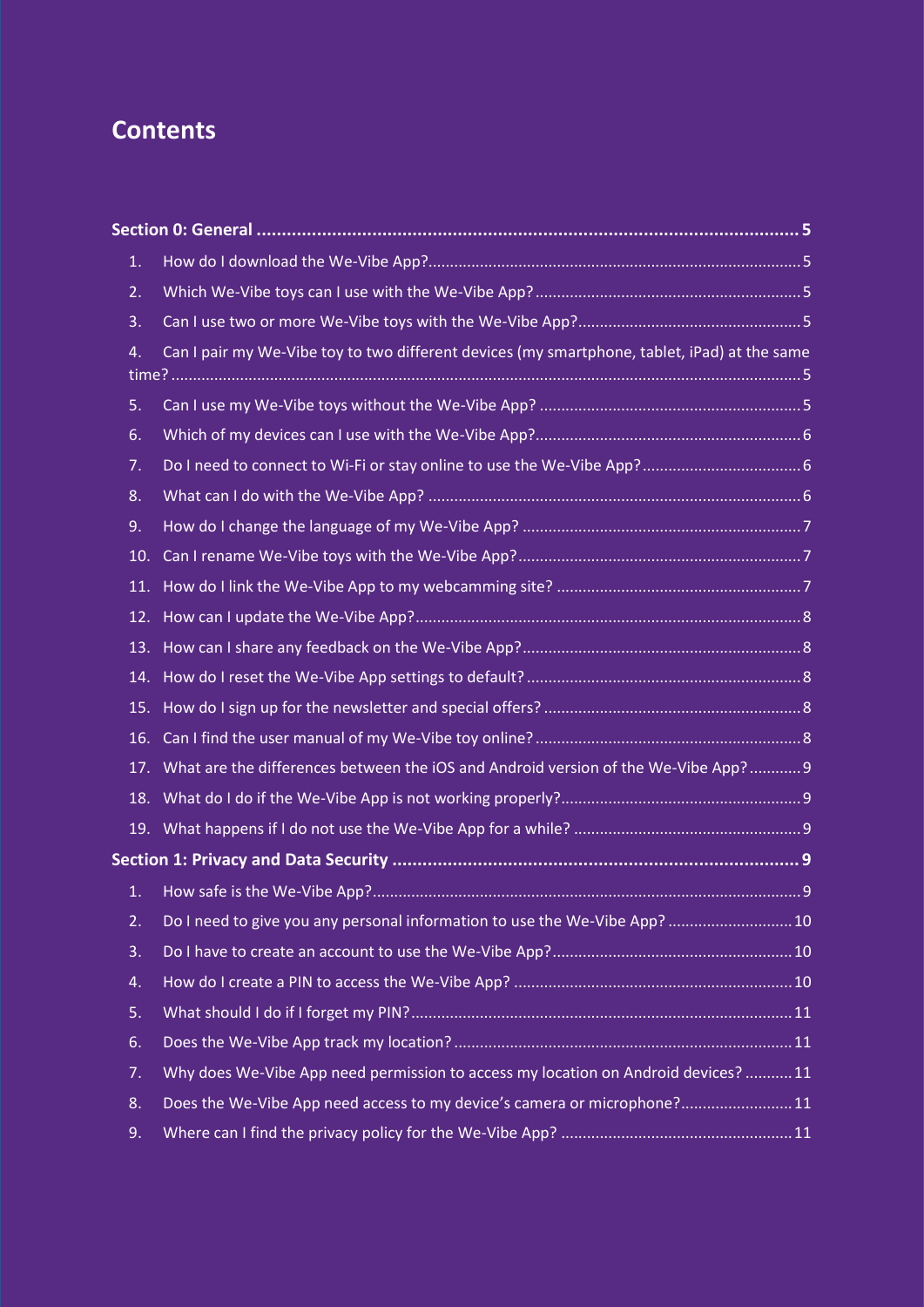|                | 10. Where can I find the terms of use and end users license agreement (EULA) for the We-Vibe |  |
|----------------|----------------------------------------------------------------------------------------------|--|
|                |                                                                                              |  |
|                | 11. Is it possible to take screenshots or a screen recording during a partner session?12     |  |
|                |                                                                                              |  |
| 1.             |                                                                                              |  |
| 2.             |                                                                                              |  |
| 3.             | What is the maximum distance from which I can control my We-Vibe toy via the We-Vibe         |  |
| 4.             |                                                                                              |  |
| 5.             | What do I do if the connection is lost during play? Why might my We-Vibe toy disconnect      |  |
| 6.             |                                                                                              |  |
| 7.             | Why does my We-Vibe toy look paired but doesn't react to anything I do on the We-Vibe        |  |
|                |                                                                                              |  |
| 8.             |                                                                                              |  |
| 9.             |                                                                                              |  |
| 10.            | Why do I need a password when I try to pair my We-Vibe toy with the We-Vibe App?  16         |  |
| 11.            |                                                                                              |  |
|                |                                                                                              |  |
| 1.             |                                                                                              |  |
| 2.             |                                                                                              |  |
| 3.             |                                                                                              |  |
| 4.             | Can I have more than one partner? Can other users see my partners? 18                        |  |
| 5.             | Does Long Distance Play work even if my partner doesn't have a We-Vibe toy with them?  18    |  |
| 6.             | Can I connect to my partner if they have an Android and I have an iOS, or if we are using    |  |
| 7.             | Can I connect my toy at the same time as my partner with their toy? How do I control my      |  |
| 8.             |                                                                                              |  |
| 9.             | Can I connect to multiple partners? Can I have more than one session at the same time? Can I |  |
|                |                                                                                              |  |
|                |                                                                                              |  |
|                |                                                                                              |  |
|                |                                                                                              |  |
| $\mathbf{1}$ . |                                                                                              |  |
| 2.             |                                                                                              |  |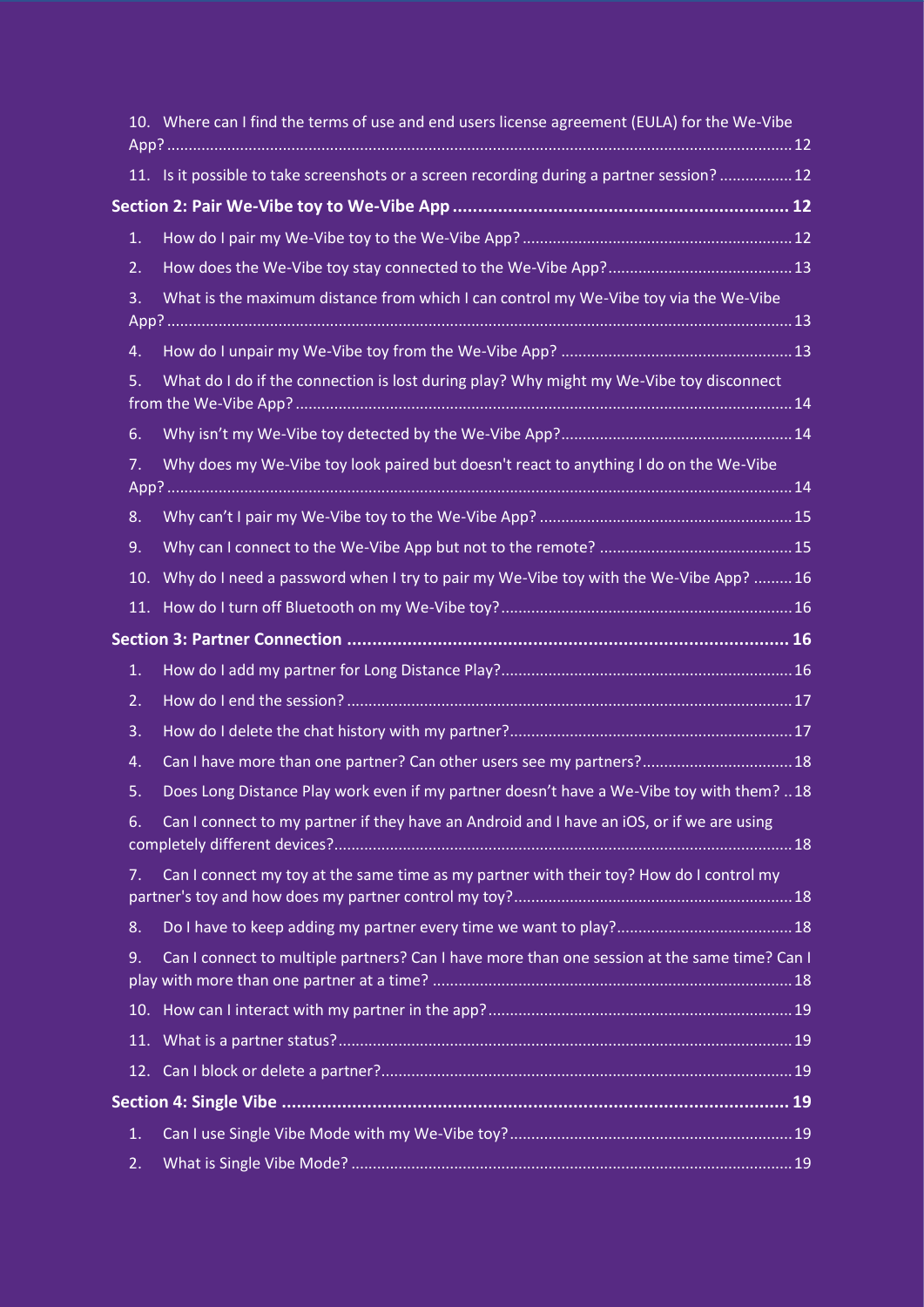| 3. |  |
|----|--|
| 4. |  |
|    |  |
| 1. |  |
| 2. |  |
| 3. |  |
| 4. |  |
|    |  |
| 1. |  |
| 2. |  |
| 3. |  |
| 4. |  |
| 5. |  |
| 6. |  |
|    |  |
| 1. |  |
| 2. |  |
| 3. |  |
| 4. |  |
|    |  |
| 1. |  |
| 2. |  |
| 3. |  |
| 4. |  |
| 5. |  |
|    |  |
| 1. |  |
| 2. |  |
| 3. |  |
| 4. |  |
|    |  |
| 1. |  |
| 2. |  |
| 3. |  |
| 4. |  |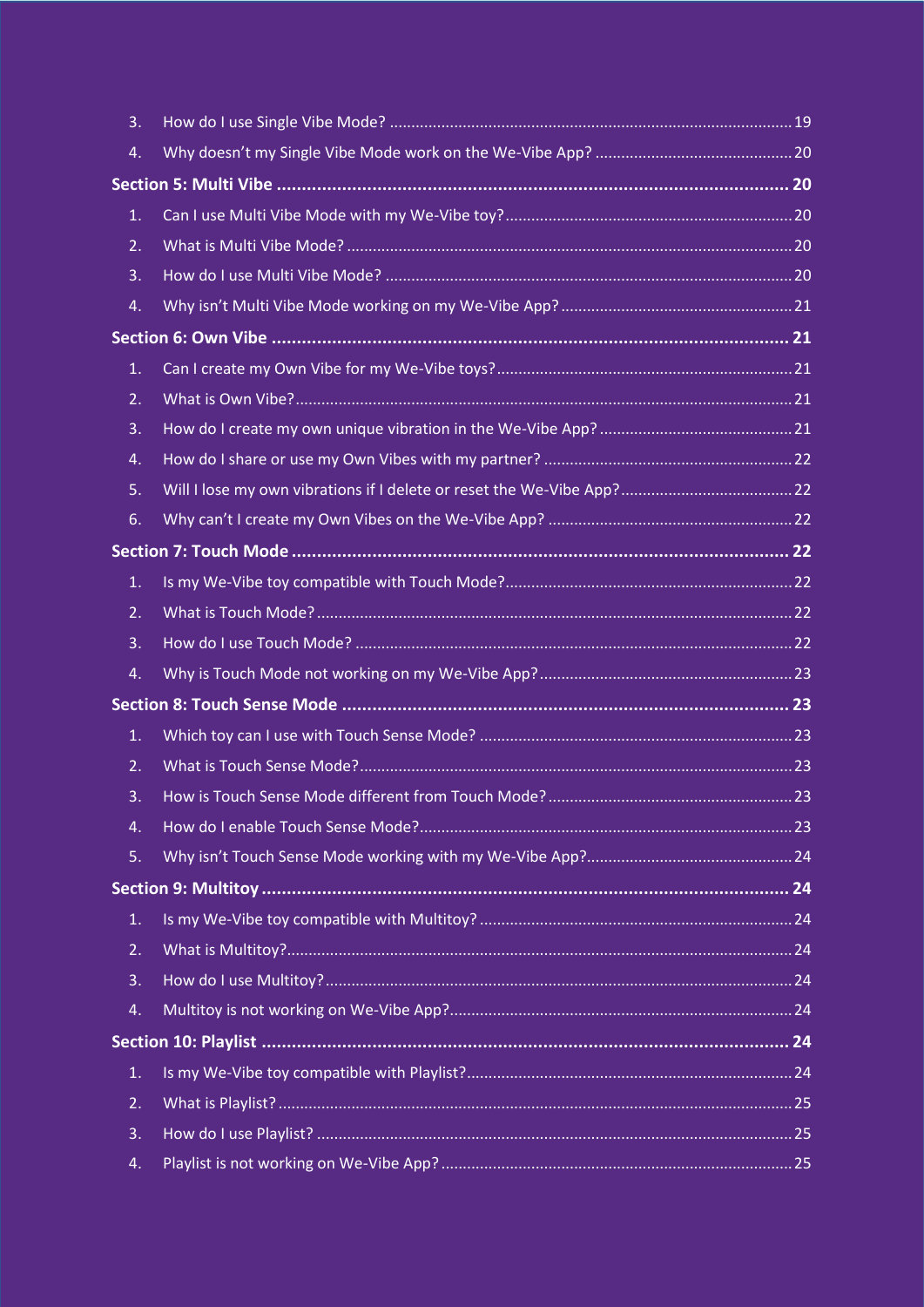| 1.             |  |  |
|----------------|--|--|
| 2.             |  |  |
| 3.             |  |  |
| 4.             |  |  |
|                |  |  |
| $\mathbf{1}$ . |  |  |
| 2.             |  |  |
| 3.             |  |  |
|                |  |  |
|                |  |  |
|                |  |  |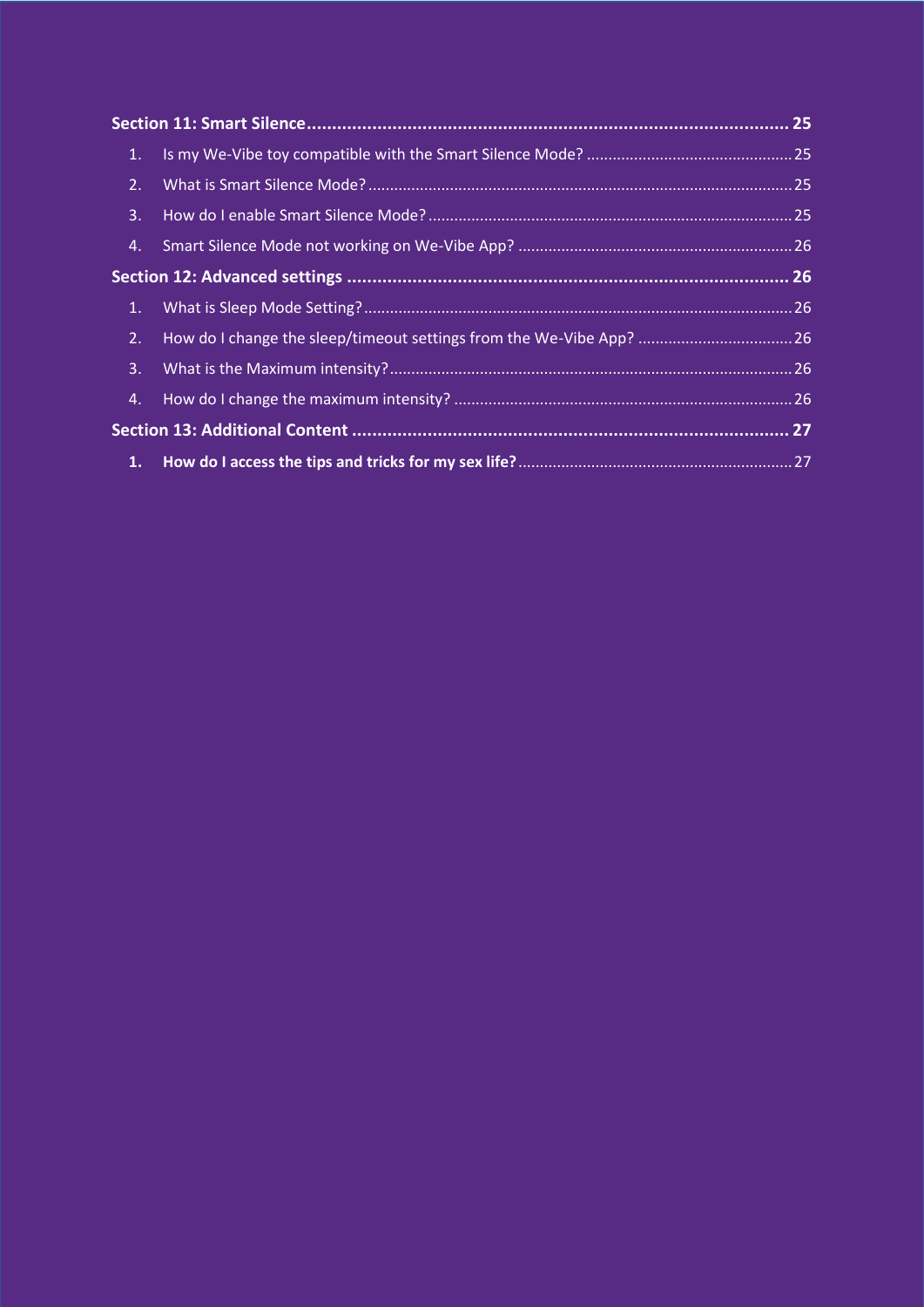# <span id="page-5-0"></span>**Section 0: General**

<span id="page-5-1"></span>**1. How do I download the We-Vibe App?**

To download the app, just search for "We-Vibe" on the Apple App Store and Google Play Store. You can also download the app from our website **[https://www.we](https://www.we-vibe.com/app)[vibe.com/app.](https://www.we-vibe.com/app)**

#### <span id="page-5-2"></span>**2. Which We-Vibe toys can I use with the We-Vibe App?**

These are the current We-Vibe toys that are compatible with the We-Vibe App:

| <b>Bond</b>   | <b>Bloom</b>     |
|---------------|------------------|
| <b>Chorus</b> | <b>Ditto</b>     |
| Gala          | Jive             |
| <b>Melt</b>   | <b>Moxie</b>     |
| Nova 1        | Nova 2           |
| <b>Pivot</b>  | Rave             |
| <b>Sync</b>   | <b>Vector</b>    |
| <b>Verge</b>  | Wand             |
| Wish          | <b>WV 4 Plus</b> |

# <span id="page-5-3"></span>**3. Can I use two or more We-Vibe toys with the We-Vibe App?**

You can control two or more We-Vibe toys at the same time and depending on your device's capacities you can connect multiple We-Vibe toys.

<span id="page-5-4"></span>**4. Can I pair my We-Vibe toy to two different devices (my smartphone, tablet, iPad) at the same time?**

To ensure a secure connection, the We-Vibe toy can only connect to one device at a time.

# <span id="page-5-5"></span>**5. Can I use my We-Vibe toys without the We-Vibe App?**

You can play with your We-Vibe toy via the We-Vibe App, the remote or by using the buttons on the toy itself.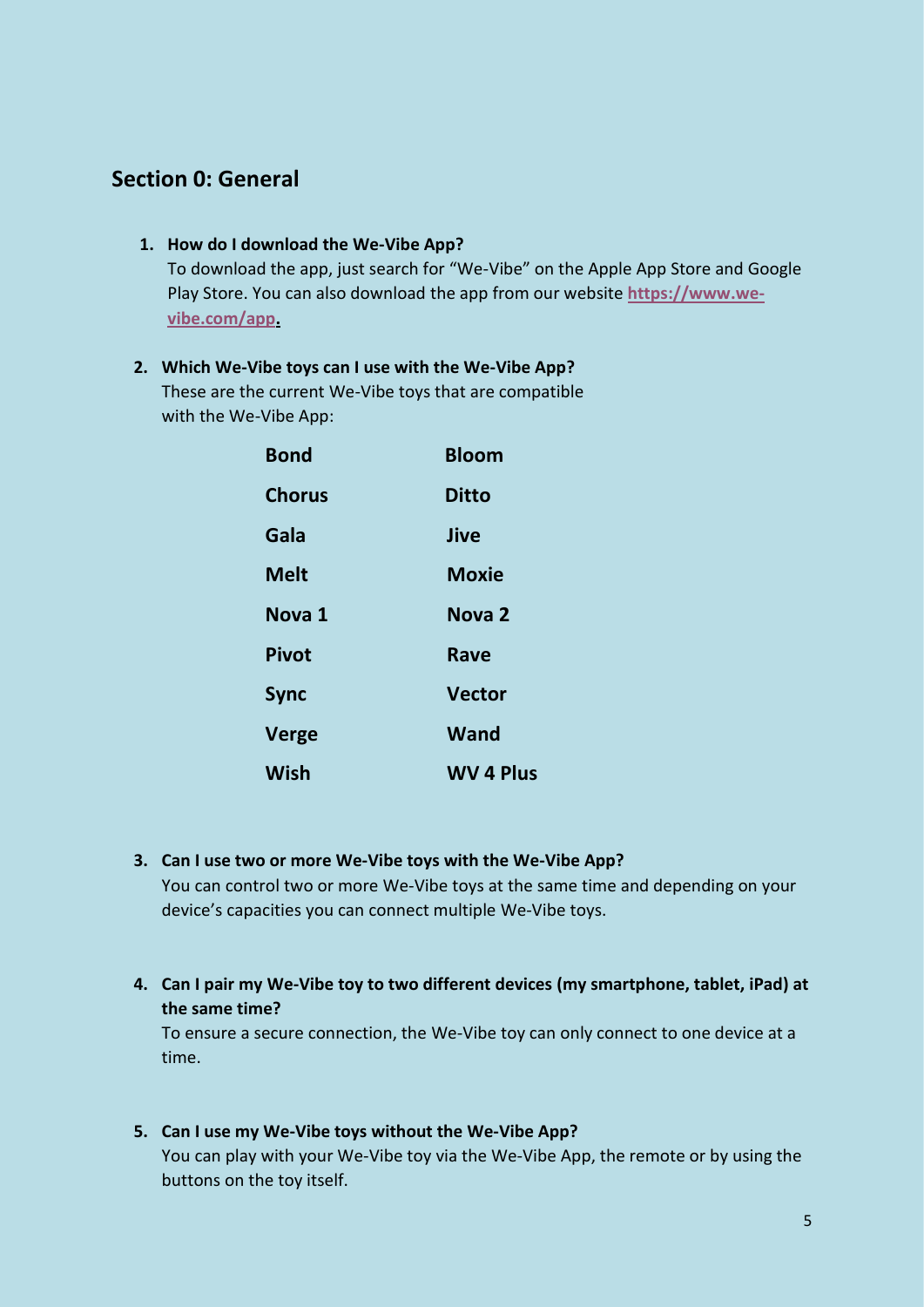# <span id="page-6-0"></span>**6. Which of my devices can I use with the We-Vibe App?**

You can enjoy the We‑Vibe App on a number of devices, including those with iOS (11 or newer) or Android (7 or newer) with Bluetooth Low Energy (Bluetooth 4.0).

Other devices you can use the app with include iPad, iPod Touch and Tablets.

Unfortunately, the app is not compatible with Apple Watch, PC, or MAC.

Here is a list of devices that have been tested to be compatible with the app:

- Apple Devices (iOS 11 or newer): iPhone (12, 12 Pro, 12 Pro Max), iPhone (11, 11 Pro, 11 Pro Max), iPhone (X, XR, XS, XS Max), iPhone (SE, 6S, 6S Plus, 7, 7 Plus, 8, 8 Plus), iPad Pro (9.7-inch, 10.5-inch, 11-inch, 12.9-inch), iPad (3rd generation or newer), iPad Mini (4th generation or newer), iPad Air (2nd generation or newer).
- Android Devices (Android 7 or newer): Google Pixel (3rd generation or newer), Huawei (P10, P30 Pro), Samsung Galaxy (S6, S7, S8, S9, S10, S20, S21), Samsung Galaxy A-Series, Samsung Galaxy Note Series.

**Note:** The We-Vibe App may also work with other devices equipped with Bluetooth 4.0 and running iOS 11 or Android 7 or newer. However, these devices have not been tested and compatibility cannot be guaranteed.

#### <span id="page-6-1"></span>**7. Do I need to connect to Wi-Fi or stay online to use the We-Vibe App?**

The app's basic features (pairing and controlling your toy using Bluetooth) can be used without an internet connection. To update content or connect with your partner, you will need to go online.

The We-Vibe App pairs with your We-Vibe toy using Bluetooth. This means that you can control your We-Vibe toy from the We-Vibe App without connecting to the internet. However, if you want to video call or chat with your partner, you will need to make sure you have an internet connection available.

# <span id="page-6-2"></span>**8. What can I do with the We-Vibe App?**

With the app you can explore new ways to play. Connect to your partner:

- Invite your partner to control your We-Vibe toy whether they're across the room or across the globe!
- Play and share sensual moments via audio, video or chat.
- Custom create your Own Vibe or choose from a range of preset options.
- Create your very own playlists and set the mood.
- Play with one vibe at a time or switch things up with multiple vibes.
- Get tips and tricks for your intimate moments.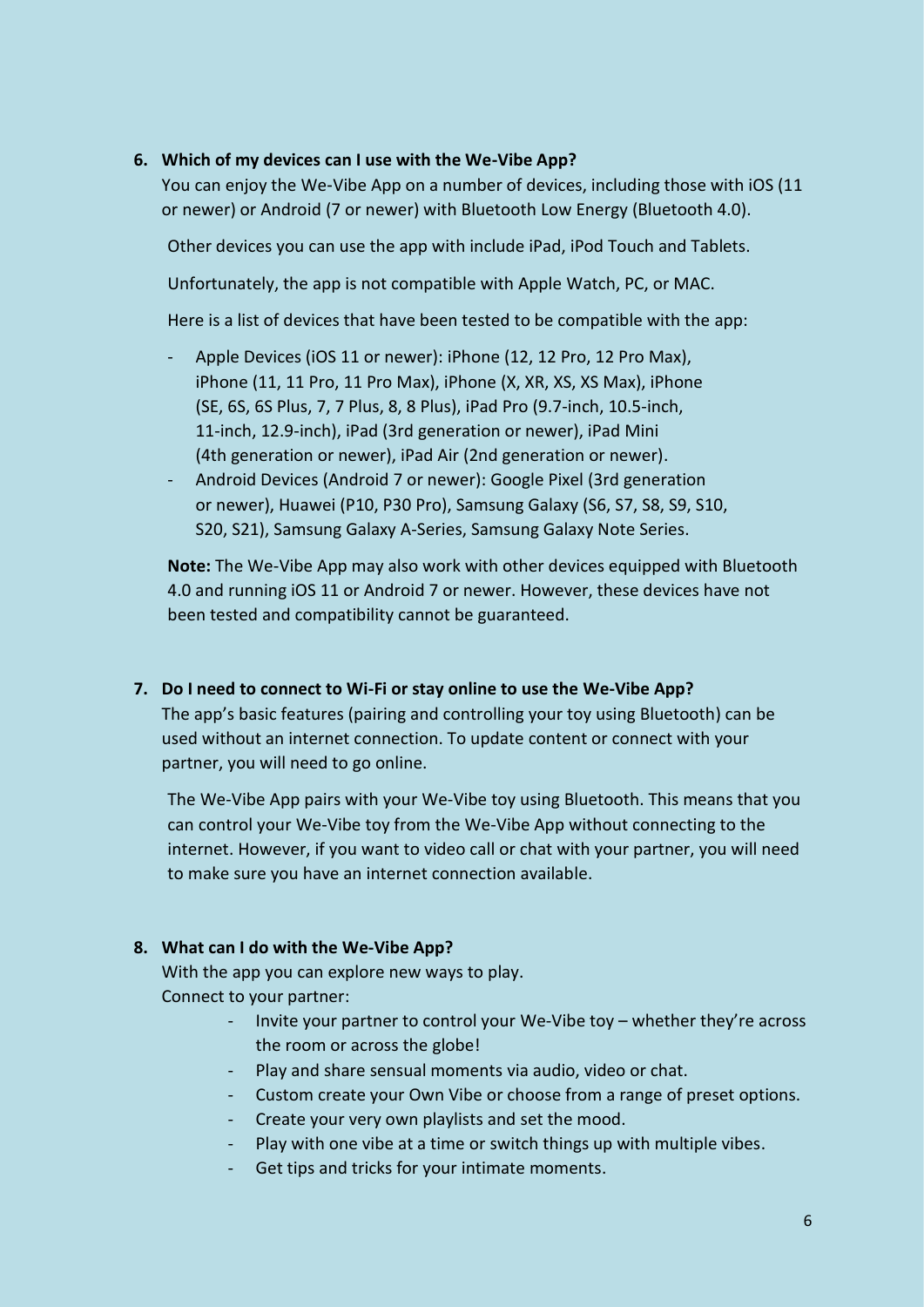- Access exclusive articles and get tips for your We-Vibe toy.
- Control the vibration of your toy(s) by simply sliding your fingers across the screen.
- Unlock new Chorus features and modes with Touch Sense.
- Play discreetly with Wand's Smart Silence.

#### <span id="page-7-0"></span>**9. How do I change the language of my We-Vibe App?**

Changing the language is easy, just follow these simple steps:

Access Settings via the We-Vibe center by tapping/clicking on the gear icon  $\bigcirc$  on the top right corner of the screen.



**Pleasure to meet you** in the We-Vibe App

- Under "Personal Settings" tap "Language"
- To select your language, tap the current language and choose the best option for you from the available ones.

Currently the app supports English, German, Spanish, French, Japanese, Russian and Simplified Chinese. To change the language on an iOS device, you will need to switch the language of your phone in settings. If your language is not supported, the display language will be English.

# <span id="page-7-1"></span>**10. Can I rename We-Vibe toys with the We-Vibe App?**

To make your toy easy to locate and manage with your devices, the toy's name cannot be modified via the We-Vibe App.

#### <span id="page-7-2"></span>**11. How do I link the We-Vibe App to my webcamming site?**

The best way to do this is by downloading the Feel Connect App onto your phone or device. This app lets you connect interactive products to your camming platform, so your fans can control your We-Vibe toys remotely.

We-Vibe has partnered with tech company Feel Technology and uses the Feel Connect App to enable interactive sessions between cam performers and their fans. This is the same innovative technology used with Kiiroo products.

For more info, please check out the following link: [https://feel](https://feel-technologies.com/index-connect.php?userid=6788219002)[technologies.com/index-connect.php?userid=6788219002](https://feel-technologies.com/index-connect.php?userid=6788219002)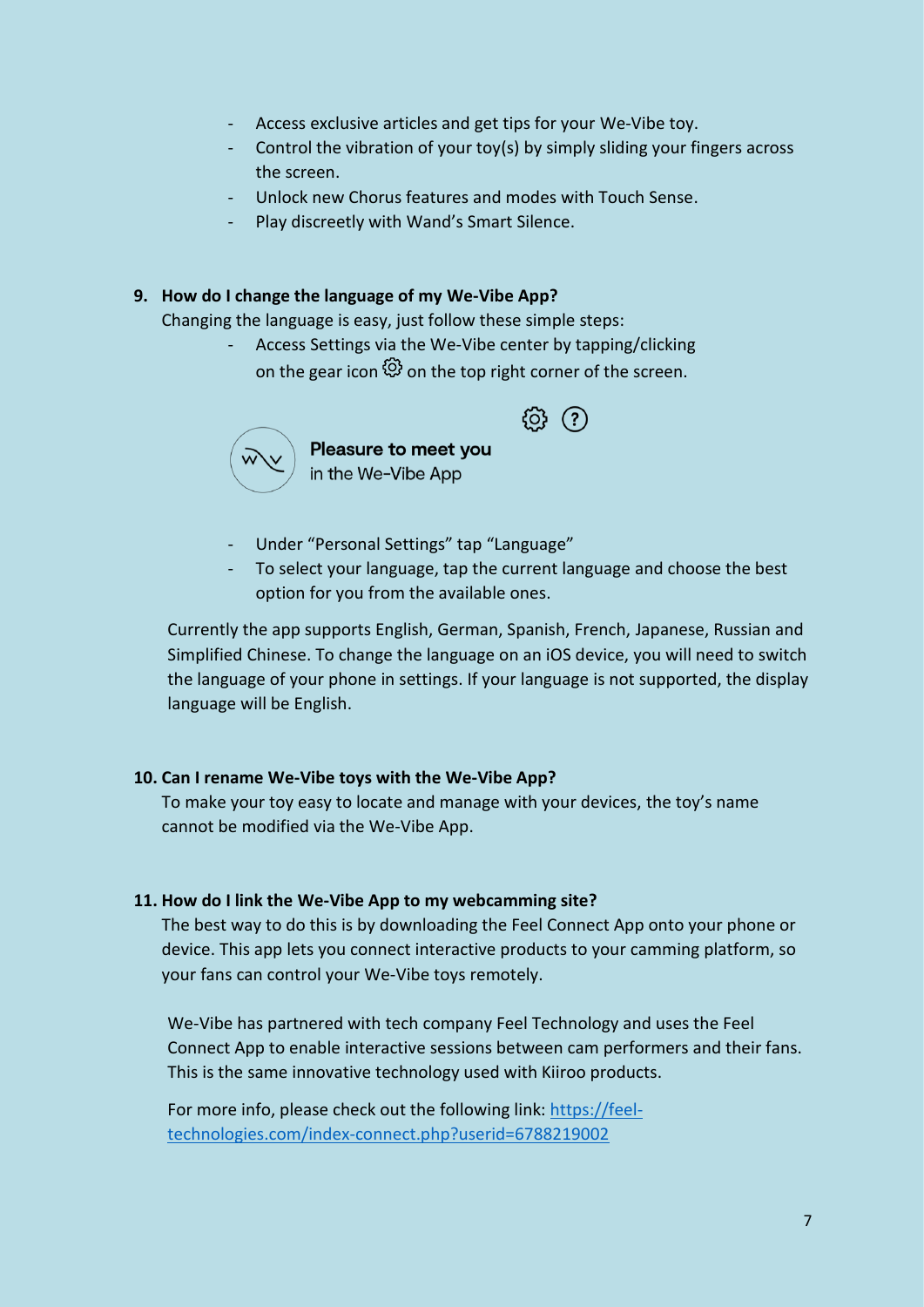#### <span id="page-8-0"></span>**12. How can I update the We-Vibe App?**

The We-Vibe App will be updated automatically through the Apple App Store and Google Play Store if you have automatic updates enabled on your device, otherwise check the Apple App Store and Google Play Store.

#### <span id="page-8-1"></span>**13. How can I share any feedback on the We-Vibe App?**

If you would like to rate the app or share a comment about your experience, please head to the Apple App Store or Google Play Store. You can always send us message through social media and customer service.

#### <span id="page-8-2"></span>**14. How do I reset the We-Vibe App settings to default?**

Access your settings from the We-Vibe Center by tapping on the top right corner gear icon  $\mathbb{Q}$ .



Pleasure to meet you in the We-Vibe App

- Under "Personal Settings" tap "Factory Reset".
- The app will then ask you to confirm this choice.
- You can then tap "Accept" and move forward with the factory reset or tap "Cancel" to stop the procedure.

**Note:** This will remove previously added partners, paired toys, settings and any Own Vibes you may have created. Close the app after factory reset and open it again.

#### <span id="page-8-3"></span>**15. How do I sign up for the newsletter and special offers?**

To keep in touch, you can follow our social media and sign up for our email newsletter on our website **[https://www.we-vibe.com](https://www.we-vibe.com/)**.

#### <span id="page-8-4"></span>**16. Can I find the user manual of my We-Vibe toy online?**

To download a copy of your toy's manual, please head here to see all currently available options: **[https://www.We-Vibe.com/de/user-manuals](https://www.we-vibe.com/de/user-manuals)**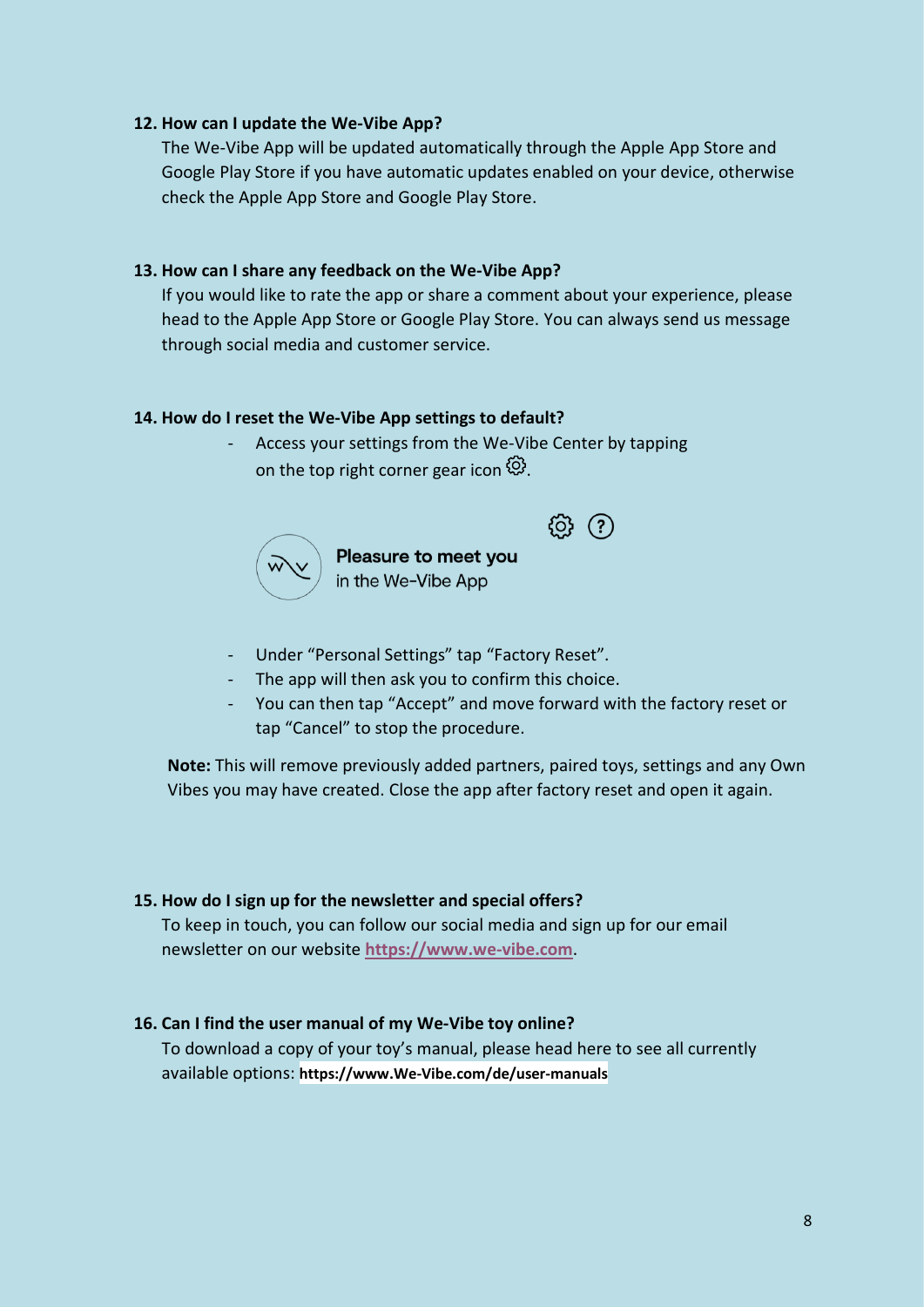# <span id="page-9-0"></span>**17. What are the differences between the iOS and Android version of the We-Vibe App?**

- Android devices have the Enhanced Bluetooth scan
- The Google Play Store version of the We-Vibe App does not show any icons of the We-Vibe toys you have paired, only the names.

#### <span id="page-9-1"></span>**18. What do I do if the We-Vibe App is not working properly?**

- Unpair your toys from the app and clear the list of previously connected Bluetooth devices from your phone.
- If that does not work, please delete and re-install the app.

#### <span id="page-9-2"></span>**19. What happens if I do not use the We-Vibe App for a while?**

If you do not use the app for 90 days, all partner-related data is automatically deleted.

# <span id="page-9-3"></span>**Section 1: Privacy and Data Security**

#### <span id="page-9-4"></span>**1. How safe is the We-Vibe App?**

We take customer privacy and data security seriously – it's important to us, and we know how important it is to you.

- As an additional layer of protection, you may consider un-pairing from your partner when you are not actively using the app together and securing the app with a PIN. You can find these functions in the settings menu by going into Privacy.
- It's worth bearing in mind that we have no control over the privacy and security practices of third-parties, such as your mobile operating software, the network you are using or any other applications.
- Every communication within the We-Vibe App is end-to-end encrypted. Encryption is a mandatory feature of WebRTC, and is enforced on all components, including signaling mechanisms. Resultantly, all media streams sent over WebRTC are securely encrypted, enacted through standardized and well-known encryption protocols. The encryption protocol used depends on the channel type; data streams are encrypted using Datagram Transport Layer Security (DTLS) and media streams are encrypted using Secure Real-time Transport Protocol (SRTP).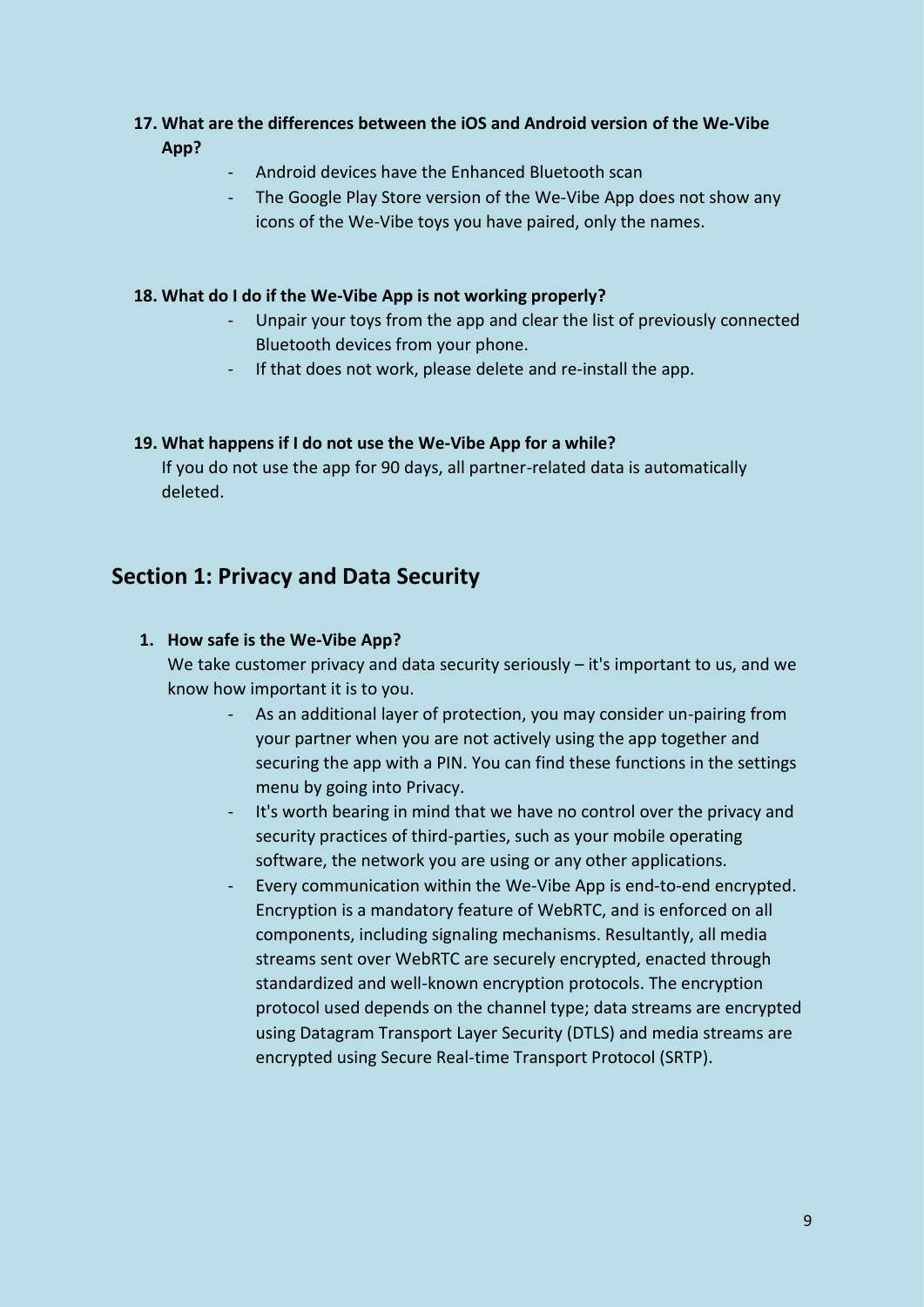# <span id="page-10-0"></span>**2. Do I need to give you any personal information to use the We-Vibe App?** No, the We-Vibe App does not request any unique identifiers like your name or address.

The first time you launch the We-Vibe App, our servers provide an anonymous token. The app uses this anonymous token to facilitate connections and share control of your We-Vibe product with your partner.

**Note:** If you want to sign up for email newsletter and offers, you will need to provide your email address.

# <span id="page-10-1"></span>**3. Do I have to create an account to use the We-Vibe App?**

No, you do not need to create an account in order to install the app.

The first time you launch the We-Vibe App, our servers provide an anonymous token. The app uses this anonymous token to facilitate connections and share control of your We-Vibe product with your partner.

# <span id="page-10-2"></span>**4. How do I create a PIN to access the We-Vibe App?**

Access your settings from the We-Vibe Center by tapping on the top right corner gear icon  $\mathbb{Q}$ .



Pleasure to meet you in the We-Vibe App

- Under "Personal Settings" tap "Privacy"
- Tap "PIN Setup".
- To enable PIN protection, swipe the "Use PIN Protection" toggle to the right.

**Note:** The toggle switch will turn purple when PIN protection is enabled.

After enabling PIN protection, the app will request you to type your new PIN twice. The second time is for confirmation. After this, tap "CREATE PIN".

 $\{0\}$   $(?)$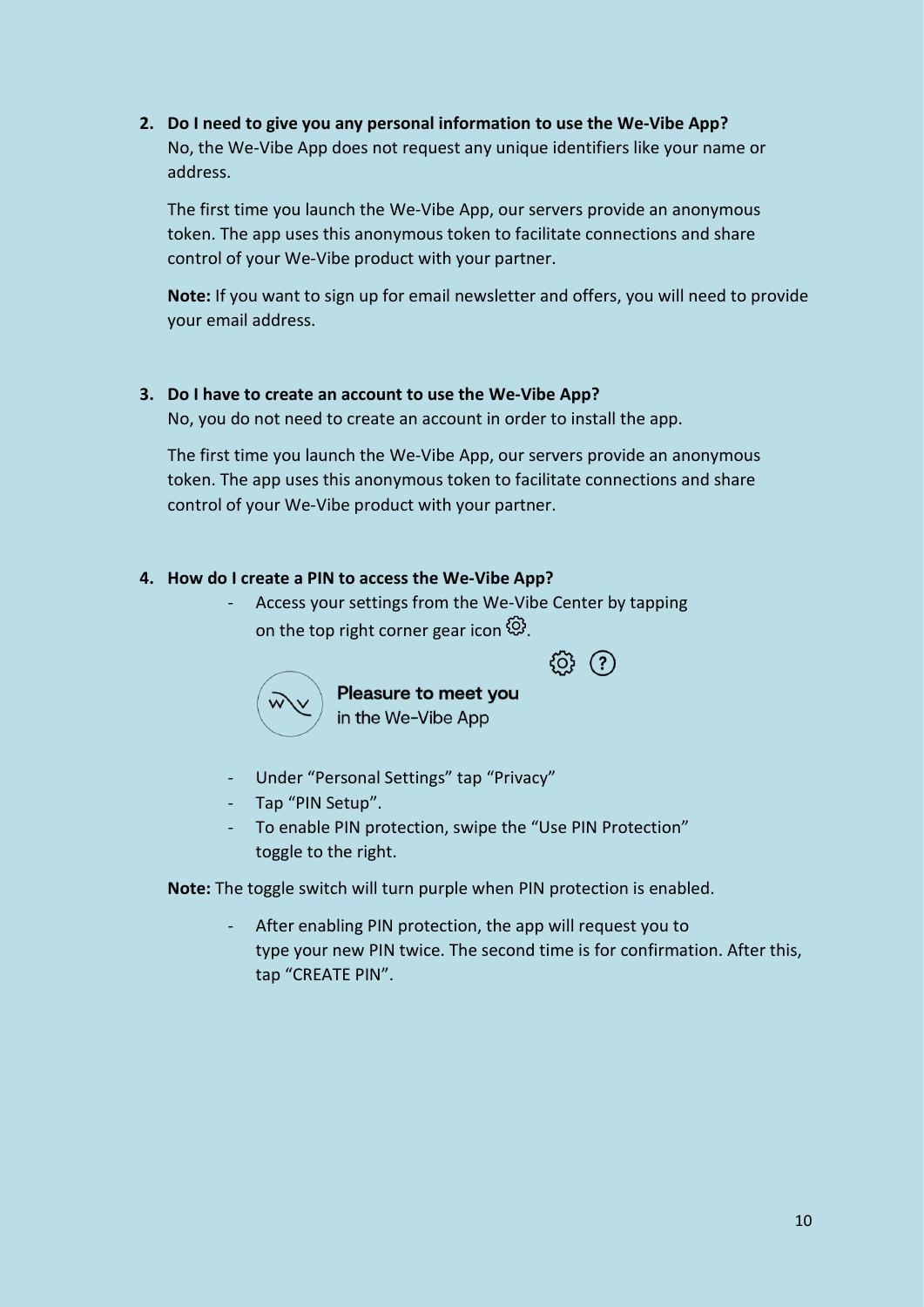## <span id="page-11-0"></span>**5. What should I do if I forget my PIN?**

If you do not remember your PIN, tap "Forgot PIN?" and reset the app to factory settings. However, keep in mind that all your previously created partner connections, paired toys, settings and Own Vibes will be deleted.

Alternatively, you can delete and reinstall the app. However, this will also reset the app to factory settings, and you will lose your saved partner connections, paired toys, and Own Vibes.

**Note:** For every wrong PIN entry, the waiting time doubles to enter the PIN again.

#### <span id="page-11-1"></span>**6. Does the We-Vibe App track my location?**

No, the We-Vibe App does not keep track of your location.

<span id="page-11-2"></span>**7. Why does We-Vibe App need permission to access my location on Android devices?**

If you use an Android device and it is running on Android version 11 or lower, location services need to be enabled in order to establish a Bluetooth connection between your We-Vibe toy and your app. Location data is neither collected, stored nor processed in any other way.

# <span id="page-11-3"></span>**8. Does the We-Vibe App need access to my device's camera or microphone?**

The app may require access to a number of your device's functions, depending on which of the app's features you want to use.

For example, if you want to chat with your partner via audio or video, you will need to give the app access to your microphone and camera.

# <span id="page-11-4"></span>**9. Where can I find the privacy policy for the We-Vibe App?**

You can find information on the We-Vibe App Privacy Policy here:

Access Settings from the We-Vibe Center by tapping on the gear icon  $\ddot{\mathbb{Q}}$  on the top right of the screen.





Pleasure to meet you in the We-Vibe App

- Under "Personal Settings" tap "Privacy"
- Tap on "Privacy Notice".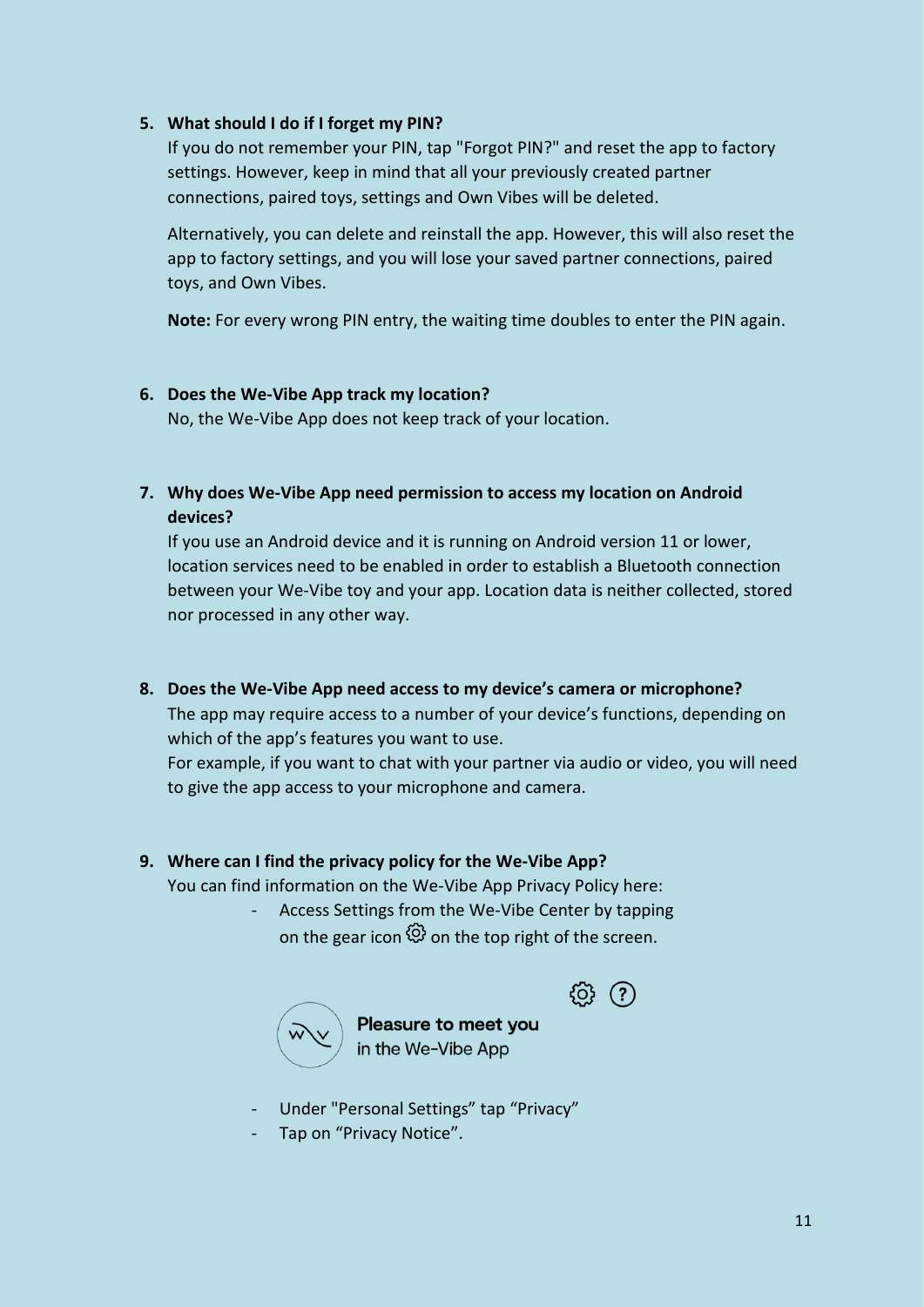- <span id="page-12-0"></span>**10. Where can I find the terms of use and end users license agreement (EULA) for the We-Vibe App?**
	- Access your settings from the We-Vibe Center by tapping on the gear icon  $\bigcirc$  in the top right corner

෯

 $(2)$ 



- Under "Links" tap "Terms of Use".
- <span id="page-12-1"></span>**11. Is it possible to take screenshots or a screen recording during a partner session?** It is not possible to take screenshots or screen recording on Android. On iOS there is no option to prevent users from taking screenshots.

# <span id="page-12-2"></span>**Section 2: Pair We-Vibe toy to We-Vibe App**

# <span id="page-12-3"></span>**1. How do I pair my We-Vibe toy to the We-Vibe App?**

- To pair your We-Vibe toy with the We-Vibe App, simply follow the in-app instructions. *Please avoid manually adding your toy through the Bluetooth settings of your device.*
- For Chorus you have to pair it with the remote first, press and hold down the function button on the remote for 5 seconds. Once your We-Vibe Chorus is successfully paired, the light will blink and the toy will vibrate.
- To put your toy in paring mode, just press and hold down the control button of your We-Vibe toy for 5 seconds. When the toy is in pairing mode, it will pulse twice.
- Now you're ready to pair your toy with the We-Vibe App. Just tap on the menu and select "Connect your toy." There should be a + icon, click on this and select the We-Vibe toy you want to pair. Your toy will vibrate to let you know it has successfully paired and the app Bluetooth connection will show as active.

Troubleshooting: If you're experiencing any issues connecting with a toy that was previously paired, just unpair the toy from your app. Then you can manually remove it from your Bluetooth settings and you're ready to try the pairing process again.

Troubleshooting: If you would like to reset your We-Vibe toy, just press and hold the control button on the toy for 10 seconds. After 5 seconds the toy will vibrate twice and after 10 seconds you will see the LED light flash 3 times to confirm the reset.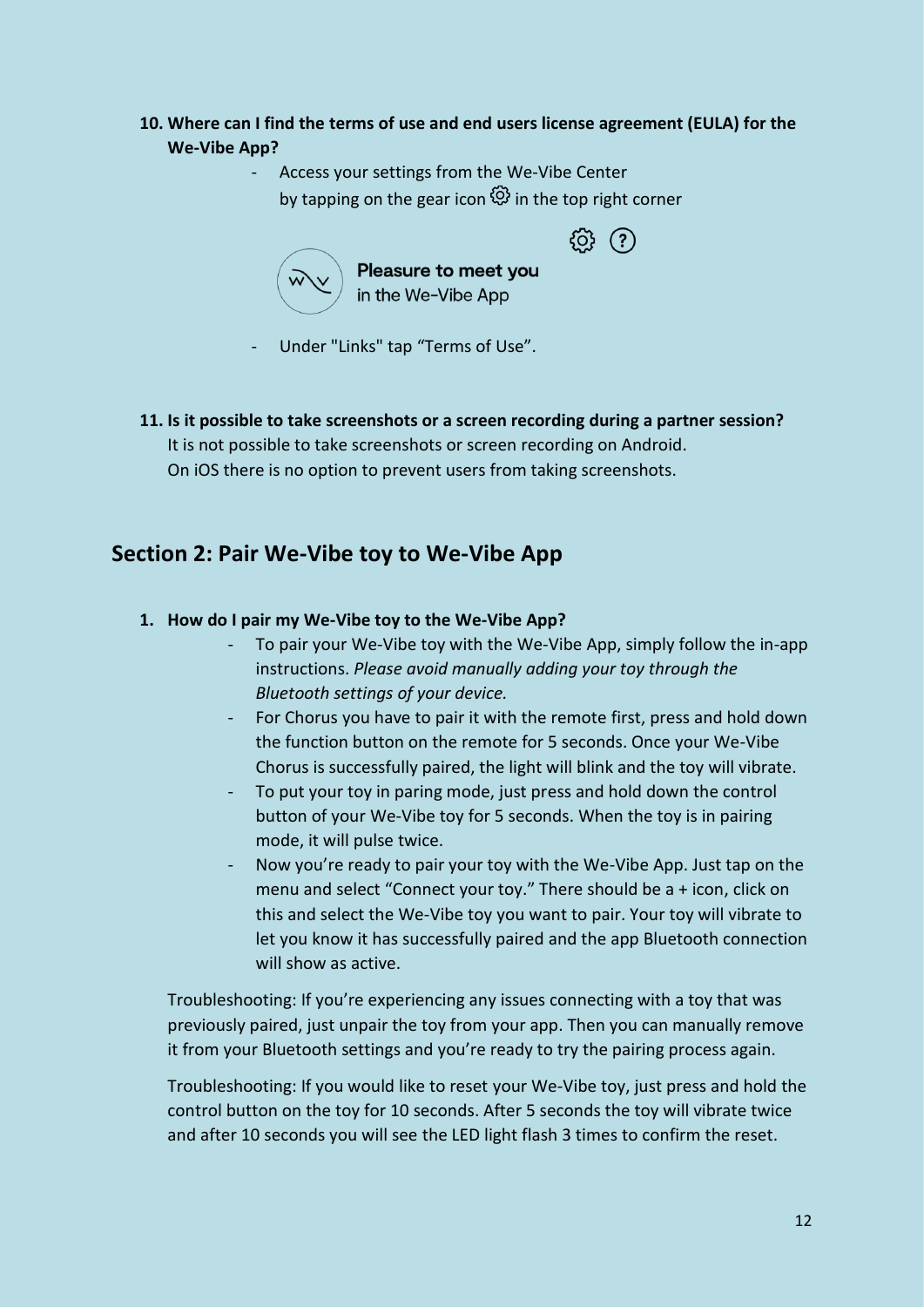**Note:** If you want to control your device with the remote again, just reset the toy, close the app, and pair it again with your We-Vibe remote.

# <span id="page-13-0"></span>**2. How does the We-Vibe toy stay connected to the We-Vibe App?**

- We-Vibe toys connect to smartphones through the We-Vibe App via Bluetooth technology. It is required to have the We-Vibe App running in order to maintain a connection.
- Please note that the We-Vibe toy enters sleep mode after 30 minutes of inactivity by default. The sleep timeout period can be adjusted to last from 15 minutes to up to 4 hours from the app's settings.
- <span id="page-13-1"></span>**3. What is the maximum distance from which I can control my We-Vibe toy via the We-Vibe App?** 
	- In a range within 10ft (3 meters) of the We-Vibe toy, you can expect stable connection. As soon as an object that can interfere with the signal is in the way, you may experience some delays in the connection.

#### Long distance play

To play long distance, both you and your partner need the We-Vibe App on your smartphones. Vector is then paired to the phone that remains within Bluetooth range.



**Note:** This is also the maximum distance between your smartphone and We-Vibe toy when using the partner connection in the same room. When you are using the Chorus, it is vital for the remote to stay within range too.

# <span id="page-13-2"></span>**4. How do I unpair my We-Vibe toy from the We-Vibe App?**

Unpairing your We-Vibe toy is really simple. Just follow these steps:

- Access "Profile" to adjust the settings of your toy
- Select the option "Delete toy from your app"
- On iOS tap ""Remove toy from app ", the app will ask you to confirm, and you can then tap "Remove" to move forward with the unpairing process.
- On Android tap "Go to settings", select the name of your We-Vibe toy and unpair it.
- Lastly, manually remove the toy from your device by adjusting the Bluetooth settings of your device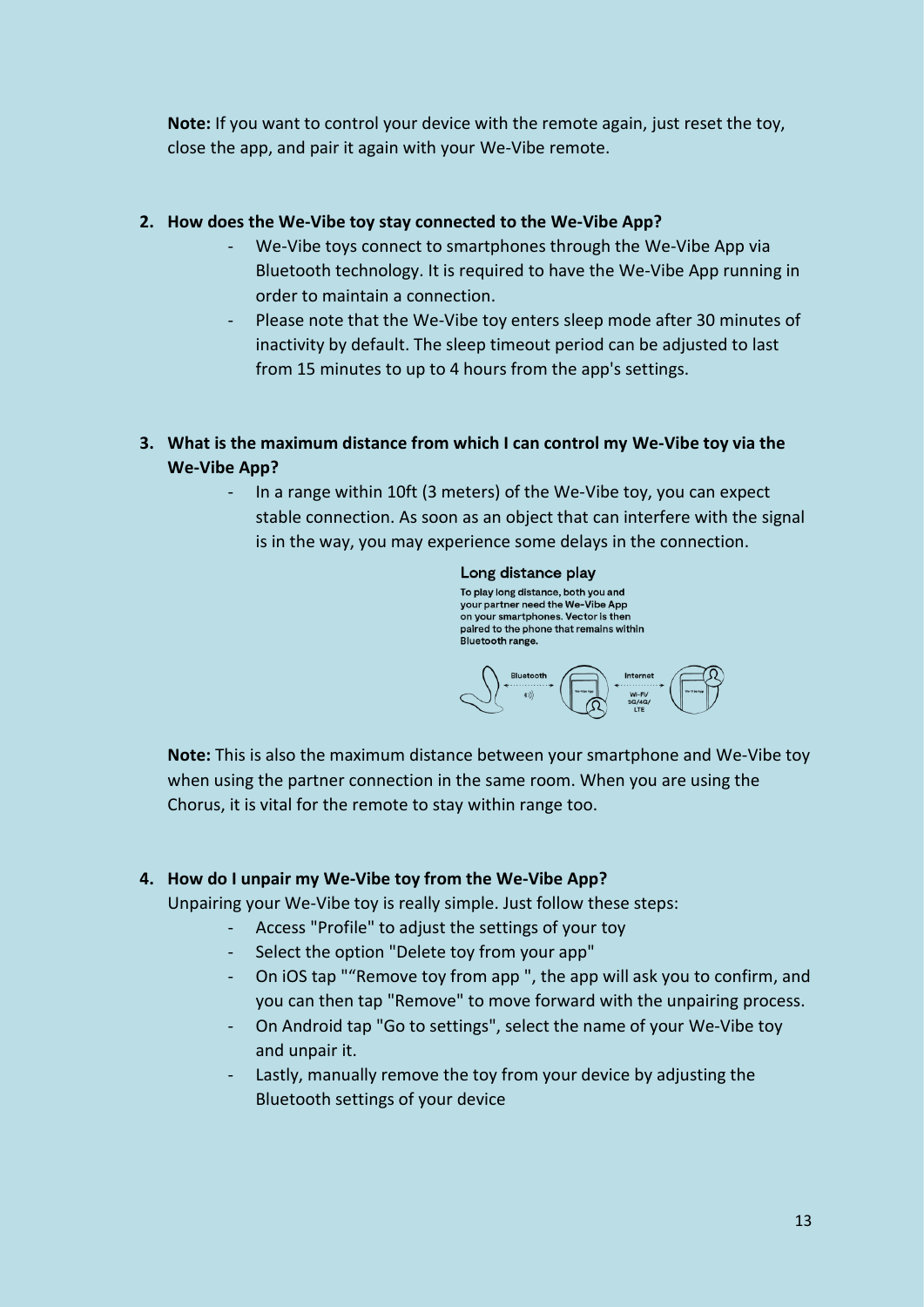# <span id="page-14-0"></span>**5. What do I do if the connection is lost during play? Why might my We-Vibe toy disconnect from the We-Vibe App?**

There may be a few reasons as to why this could occur:

- You have exceeded the ideal Bluetooth range of 10ft (3 meters).
- Your device may be busy handling other signals at the same time, which can weaken the Bluetooth connection to your We-Vibe. If this is the case, please try to turn off any other Bluetooth enabled devices like headphones or speakers.
- The external arm of the We-Vibe toy can act as an antenna and if it is blocked, the connection may be disrupted. Make sure that it is not completely enveloped by your body parts. We advise users to keep the position of the We-Vibe toy's external arm in mind and avoid positions where it is completely covered by the body.
- Additionally, if you have a case on your phone try removing it. In particular, heavy plastic cases can block your phone's ability to receive a Bluetooth signal.
- It might be that your device needs to be updated. Make sure that your phone and the We-Vibe App are updated for optimal compatibility.
- If there is a We-Vibe remote, try to move it away from the toy as it may be connected to by default. Please note that this does not apply to the We-Vibe Chorus.
- Simply deleting and re-installing the app might help to reset the connections and operations.

# <span id="page-14-1"></span>**6. Why isn't my We-Vibe toy detected by the We-Vibe App?**

There are few possible reasons as to why this might occur. Here are few things to check:

- Make sure your Bluetooth is on! Check quickly by looking at your Bluetooth settings from your device.
- New connections have to be enabled, check this in your device's Bluetooth settings.
- There may be an issue with the app, so it can help to delete it and reinstall the We-Vibe App.

# <span id="page-14-2"></span>**7. Why does my We-Vibe toy look paired but doesn't react to anything I do on the We-Vibe App?**

To fix the toy connection, simply unpair the toy from the app and delete the Bluetooth connection manually from your device settings. Now you are ready to reconnect the toy and pair it again to the app.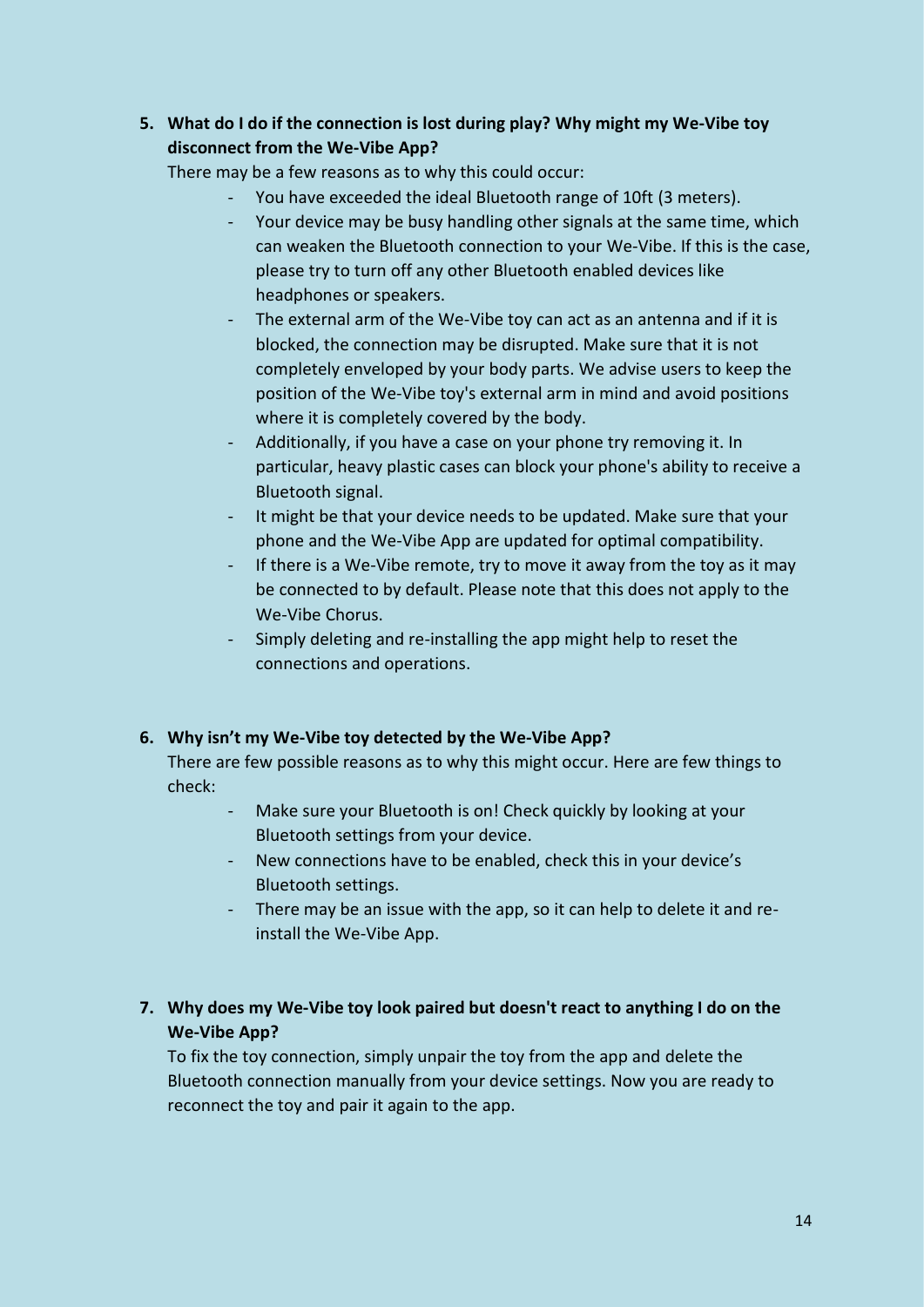# <span id="page-15-0"></span>**8. Why can't I pair my We-Vibe toy to the We-Vibe App?**

There might be a few reasons as to why your toy can't pair with the We-Vibe App. Here are a few things to check on:

- Make sure your device is among our tested and compatible options.
- Check that Bluetooth is enabled on your device. If it is, try turning Bluetooth off and on again.
- Try turning your device off and on again.
- Ensure that you are using the latest version of the We-Vibe App by updating it or by deleting and reinstalling the app. You can check the app version on settings. You'll be able to see the version number on the bottom part of the screen.
- Ensure that your We-Vibe toy is charged and active. Hold the We-Vibe control button for 5 seconds and you should feel two pulses when ready, confirming pairing mode.
- Turn off connected Bluetooth devices such as wireless headphones or speakers because that may weaken connectivity.
- Ensure that your We-Vibe is within a range of less than 10 feet (3 meters) and is not obstructed by any object that may cause interference.
- Ensure that your We-Vibe is not completely enveloped in body tissue as this may block signals from reaching the We-Vibe's antenna.
- Press and hold the control button for 10 seconds to clear the We-Vibe's memory from any previous problematic connections, the LED light will flash 3 times to confirm reset. Attempt to re-pair to the We-Vibe app.

**Note:** some extra solutions for android user Disable "Optimize battery" (Android), Check whether the We-Vibe App is listed in "Sleeping apps" and take it off that list (Android).

# <span id="page-15-1"></span>**9. Why can I connect to the We-Vibe App but not to the remote?**

Apart from the We-Vibe Chorus, it is important to make sure that your remote is not paired at the same time as the We-Vibe app. Try unpairing the app and then pairing the toy with the remote to see which connection you prefer. You can unpair your app by following these steps:

- Remove your We-Vibe toy from the list of Bluetooth devices of your phone by selecting "Settings" and choosing "Bluetooth." You can then tap to remove your We-Vibe toy from the list
- Press and hold the control button of your We-Vibe toy for 10 seconds, after 5 seconds the toy will pulse two times, and after 10 seconds the LED light will flash 3 times to confirm reset.
- Press and hold the toy button for 5 seconds until it pulses twice to enter pairing mode.
- Press and hold any button on the remote for 5 seconds until the We-Vibe toy pulses.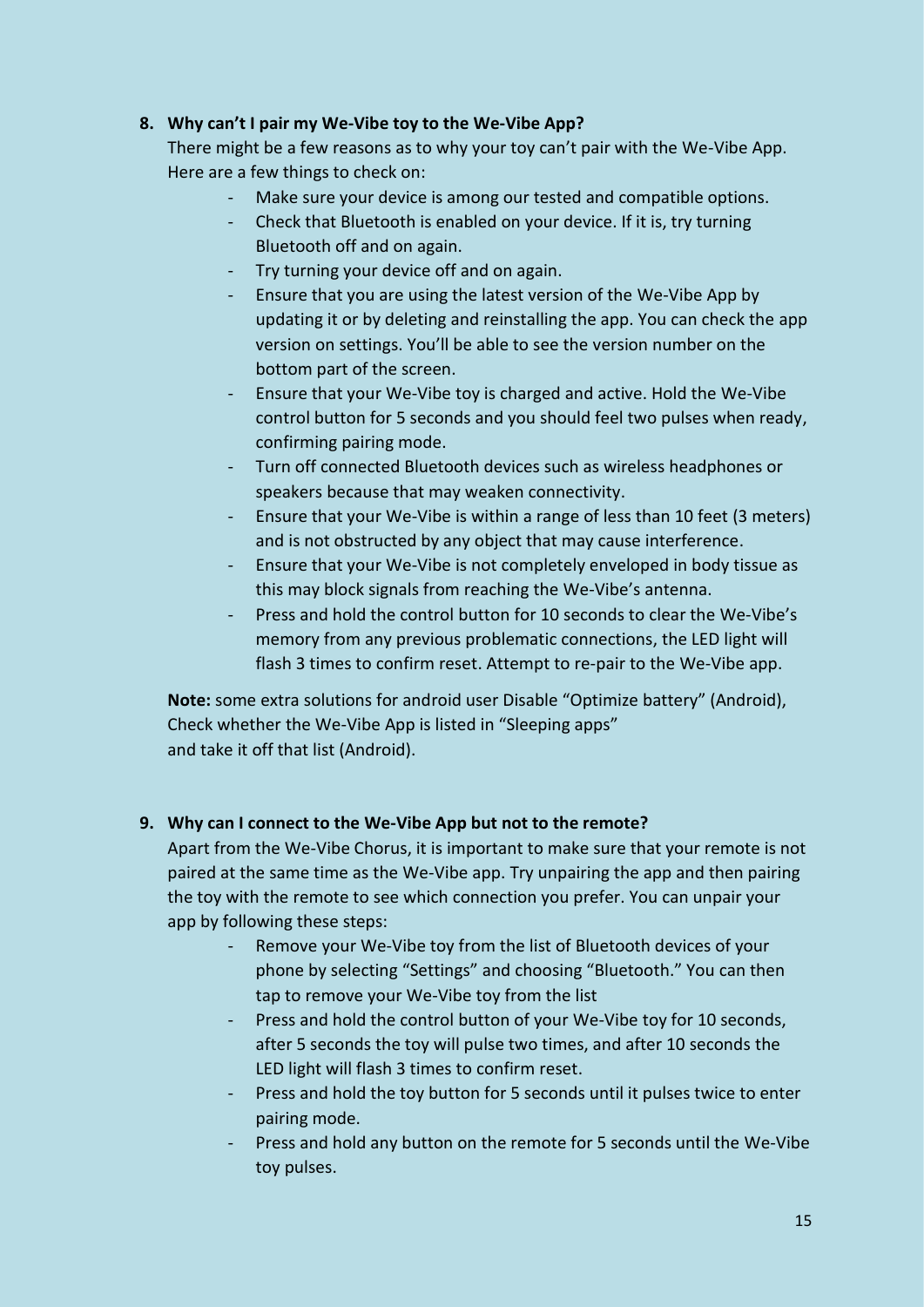

# <span id="page-16-0"></span>**10. Why do I need a password when I try to pair my We-Vibe toy with the We-Vibe App?**

The good news is that you don't need a password! This only occurs when you try to pair your toy with your device through the Bluetooth settings. To be able to use your toy you have to connect through the We-Vibe App.

# <span id="page-16-1"></span>**11. How do I turn off Bluetooth on my We-Vibe toy?**

While there is no way to explicitly turn off Bluetooth in your We-Vibe toy, there are a couple of workarounds that could be used in lieu of a Bluetooth switch.

- You can take advantage of the We-Vibe's sleep feature. When the We-Vibe is in a sleep state, its Bluetooth activity will shut off and it will not be discoverable. The sleep timeout is 30 minutes by default but can be adjusted between 15 minutes and 4 hours. The sleep timeout can be set from the app when the We-Vibe is paired by going to Customize and adjusting the Sleep mode settings.

**Note:** To protect your privacy, your We-Vibe toy cannot be discovered by other devices when it is already paired to your device through the We-Vibe App.

# <span id="page-16-2"></span>**Section 3: Partner Connection**

# <span id="page-16-3"></span>**1. How do I add my partner for Long Distance Play?**

First up, make sure you have the "My Partner" function enabled. You can access the settings from the We-Vibe Center by tapping on the top right  $\overline{\mathcal{O}}$  corner gear icon  $\overline{\mathcal{O}}$ .



# {ිර} (?) **Pleasure to meet you**

in the We-Vibe App

- In Settings you can check if "My Partner" function is enabled or not. If it is, the toggle will be purple.
- To add a partner, head to the We-Vibe Center and you will see the section "Long Distance Play." Tap the plus icon (+) and the app will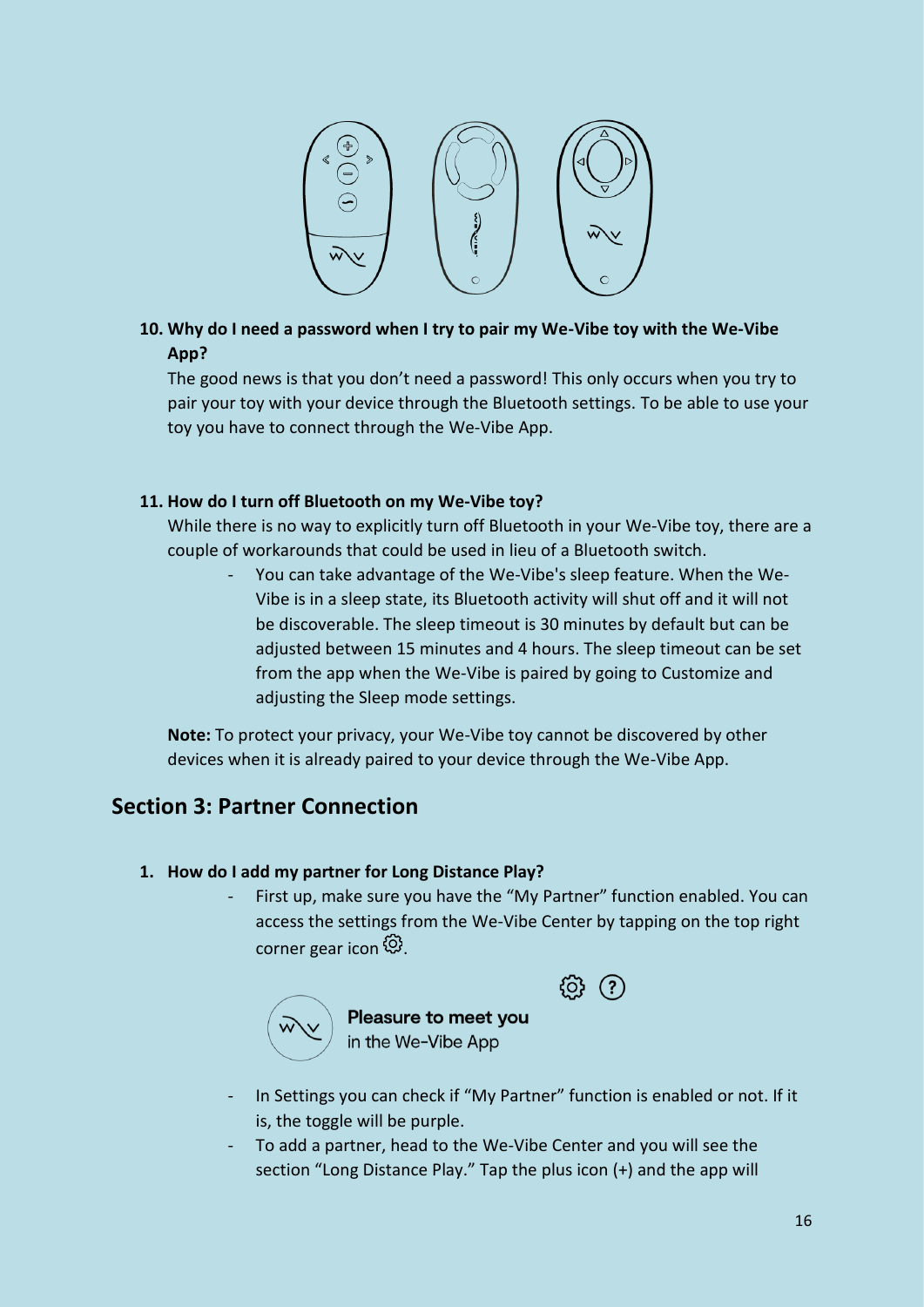prompt you to write the name of your partner and, only if you want to, provide a photo.

**Note:** If you do not wish to name your partner, the app will automatically list them as "Partner."

- After you have created your partner's profile, the app will help you send them an invite to start playing. When you tap "Send Invite" there will be a few ways through which you reach out. These include WhatsApp, email and SMS.

**Note:** In order to play remotely, your partner needs to download the app. The invite link also provides a link to download the app. Once your partner has the app and accepts the invite, they will be visible to you and you can tap their icon to start playing, as well as have audio/video calls and chats.

You can control your partner's We-Vibe toy by tapping "Request Control" in the lower left of the screen above your partner's name. Your partner will be asked to confirm your request and they can either accept or decline.

**Note:** To enjoy this feature, you and/or your partner must have your We-Vibe toys connected to the app. It's also important to remember that you can always regain control of your toy by tapping "Take back control."

You can control your partner's toy while chatting or having audio/video calls. You can also use all the different modes (single vibe, multi vibe, touch mode). The different modes will appear on the lower part of the screen, and you can simply select the one you want to use.

# <span id="page-17-0"></span>**2. How do I end the session?**

Leave the session and close the app. You can also leave the session by tapping the left arrow on the left top corner of the screen.

# <span id="page-17-1"></span>**3. How do I delete the chat history with my partner?**

In the partner session, tap the upper right corner where you will find partner settings

 $\bigcirc$  . Under your settings, tap "Delete chat history". You will be prompted a confirmation request, click accept to move forward with the process, or tap cancel if you want to keep the chat.

| 9:41                               | $\mathbf{m} \mathbf{1} \in \mathbf{I}$ |
|------------------------------------|----------------------------------------|
| $\left\langle \quad$ You and Maria | $P_{\circledcirc}$ (?)                 |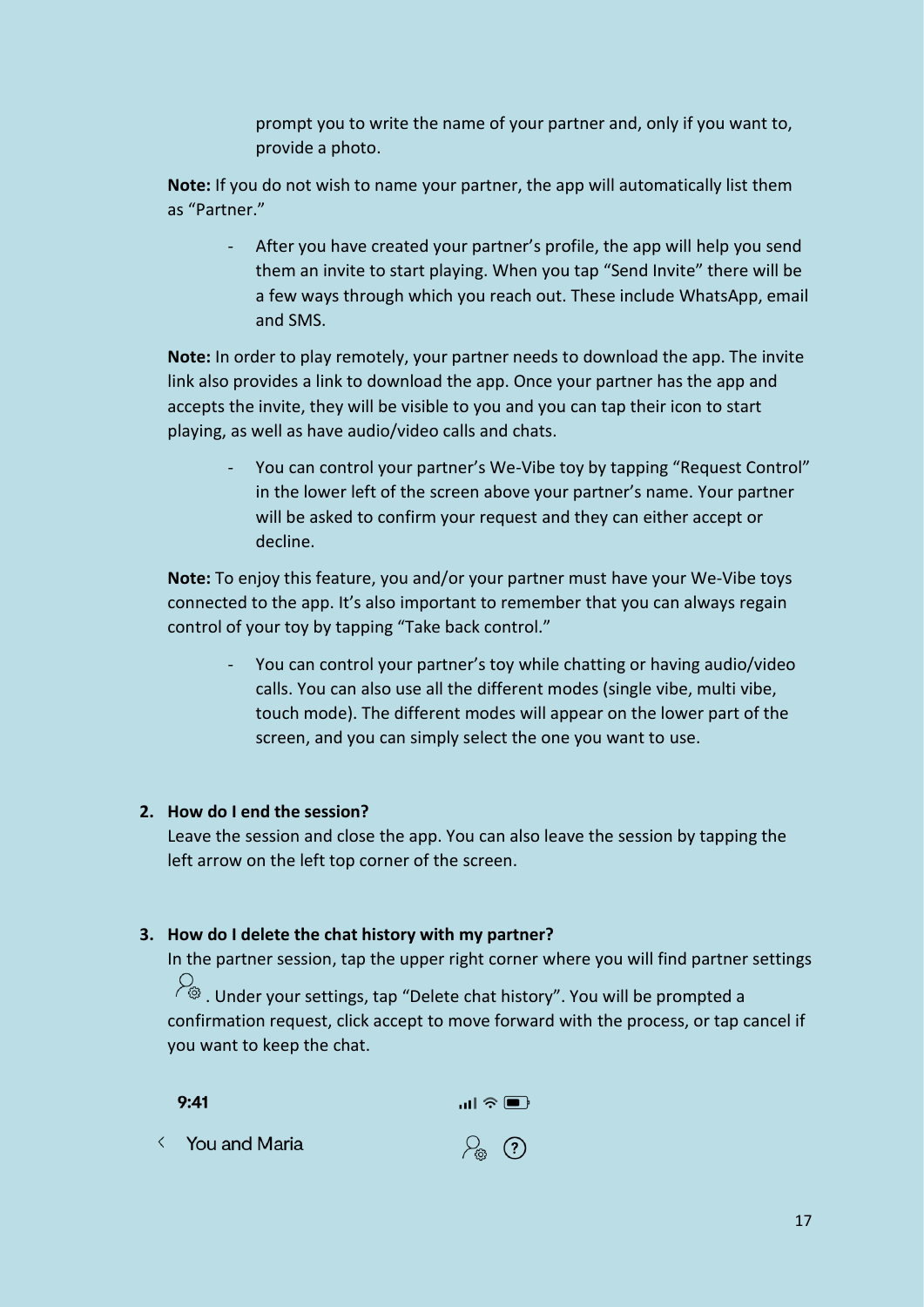## <span id="page-18-0"></span>**4. Can I have more than one partner? Can other users see my partners?**

- Yes, you can have more than one partner.
- Only you can see who your partners are.

**Note:** The partner connection is valid for 90 days. If the partner connection is inactive after 90 days, the partner session will be invalid and you have to add each other as partners again.

# <span id="page-18-1"></span>**5. Does Long Distance Play work even if my partner doesn't have a We-Vibe toy with them?**

Yes, they can control your toy via the We-Vibe App on their device. At least one partner needs to have a toy to be able to control and play, otherwise you can have partner sessions for chat and audio/videocalls without a toy being connected.

<span id="page-18-2"></span>**6. Can I connect to my partner if they have an Android and I have an iOS, or if we are using completely different devices?**

Yes, the We-Vibe App can connect to other We-Vibe App users, no matter if you have an iOS or Android device.

<span id="page-18-3"></span>**7. Can I connect my toy at the same time as my partner with their toy? How do I control my partner's toy and how does my partner control my toy?** Yes, of course! Both partners can add and play with toys at the same time. You can also share control of your toys by requesting access to your partner's toy and they can request control of your own toy.

#### <span id="page-18-4"></span>**8. Do I have to keep adding my partner every time we want to play?**

You only have to send an invite once to your partner to add them as your partner on the app. Once you have successfully added your partner, you can just tap the partner icon on the upper part of the screen when your partner appears online with a green dot next to their icon.

**Note:** The partner connection is valid for 90 days. If the partner connection is inactive after 90 days, the partner connection will be removed, and you must add each other again.

<span id="page-18-5"></span>**9. Can I connect to multiple partners? Can I have more than one session at the same time? Can I play with more than one partner at a time?** You can have multiple partners at the same time, but you can only be in one play

session with one partner at a time.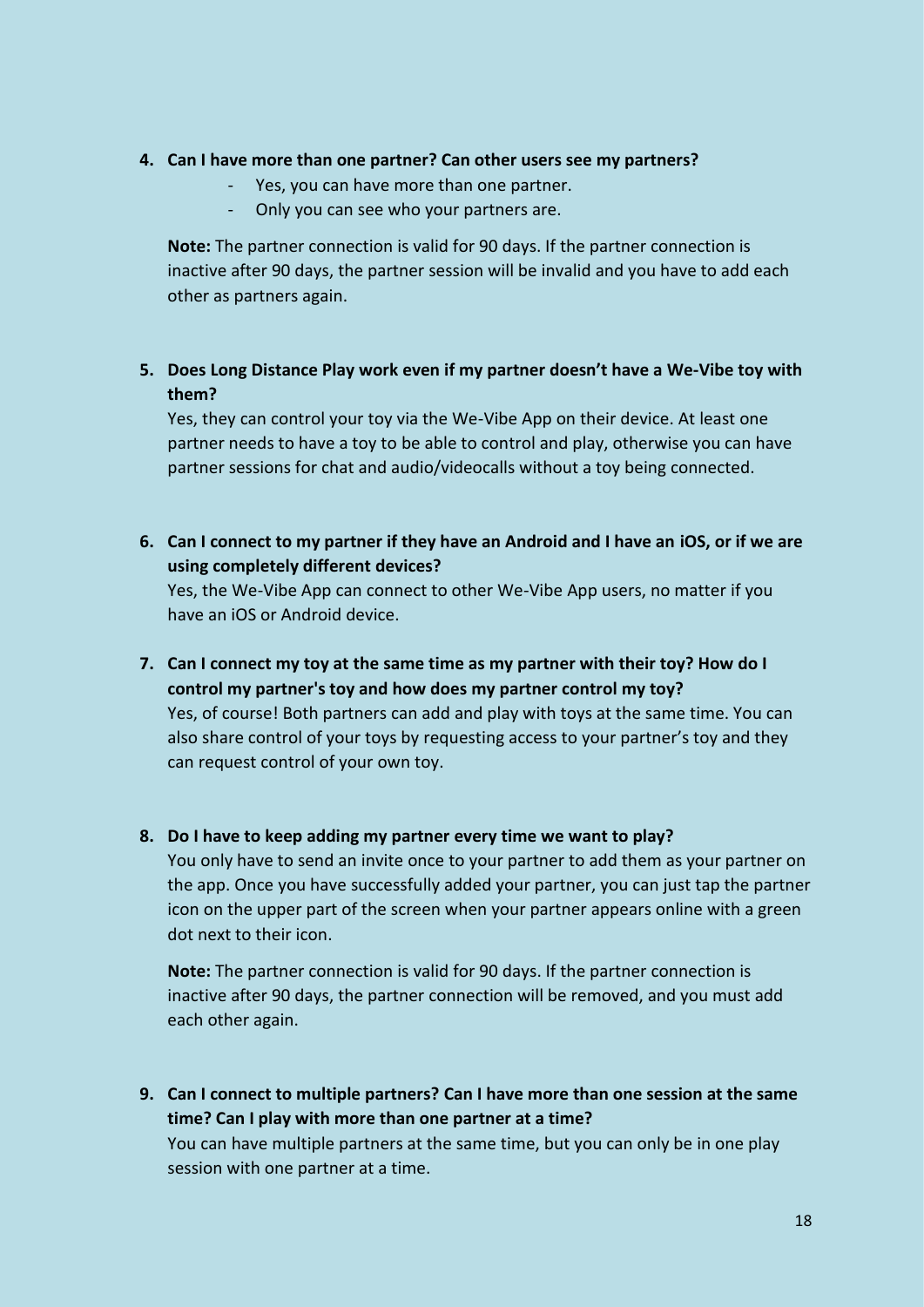#### <span id="page-19-0"></span>**10. How can I interact with my partner in the app?**

You can play with chats, video and audio calls. You can also control the vibrations of your partner's toy.

## <span id="page-19-1"></span>**11. What is a partner status?**

The partner status simply shows whether your partner is using the app (*online*) or not (*offline*). And *pending* means that they have not yet received or accepted your invite.

# <span id="page-19-2"></span>**12. Can I block or delete a partner?**

On the We-Vibe Center, you will see the function "Long Distance Play." Just tap the pencil icon and you will be able to see your currently added partners. To delete them, tap the X icon next to their name. You will then be asked to confirm this choice.

**Note:** While there is no option to block a partner, you can delete the chat history and relevant content like photos and videos.

# <span id="page-19-3"></span>**Section 4: Single Vibe**

<span id="page-19-4"></span>**1. Can I use Single Vibe Mode with my We-Vibe toy?** Yes, this vibe mode is available for all We-Vibe toys.

#### <span id="page-19-5"></span>**2. What is Single Vibe Mode?**

Single Vibe Mode gives you the chance to explore 10 different vibrations – all with the tap of your finger on your device screen. Unfortunately, the 10 vibrations do not apply for the Pleasure Air Technology toy, We-Vibe Melt.

**Note:** If you have created your Own Vibes, you can also enjoy them as you would with the Single Vibe Mode.

# <span id="page-19-6"></span>**3. How do I use Single Vibe Mode?**

- Once you have paired your We-Vibe toy with the We-Vibe App, tap "Play" under "Toys"
- Select "Single Vibe" from the listed available modes.
- The wave icon under the name of your toy is the preset vibe mode. Under that, you will see a vertical arrow with a purple circle and the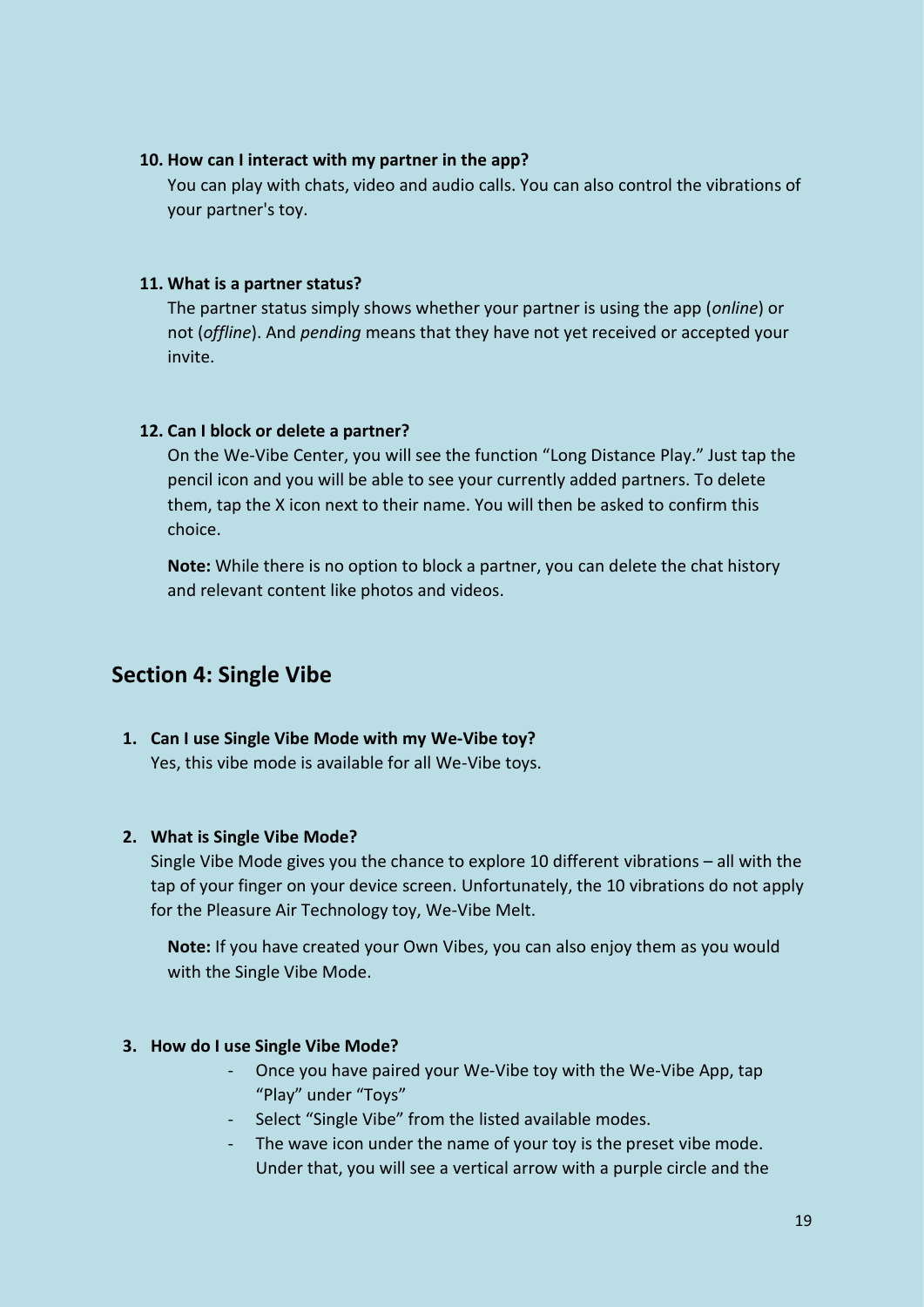name of your toy. You can control the intensity of the vibration by sliding the purple circle up and down.

**Note:** If you have a dual motor toy, tap the purple circle with the name of your We-Vibe toy and play with different intensities for both the external and internal motors.

To change vibrations, tap the wave icon under the name of your We-Vibe toy. Select one of the 10 vibration patterns or choose your Own Vibes.

# <span id="page-20-0"></span>**4. Why doesn't my Single Vibe Mode work on the We-Vibe App?**

To check on any potential connection issues, simply unpair the toy from the app and remove it manually from your device's Bluetooth settings. Once you have reset your toy and paired it to the app, you'll be ready to try again.

# <span id="page-20-1"></span>**Section 5: Multi Vibe**

#### <span id="page-20-2"></span>**1. Can I use Multi Vibe Mode with my We-Vibe toy?**

You can enjoy Multi Vibe Mode with almost all We-Vibe toys. The only toy not compatible with this mode is the Pleasure Air Technology toy, We-Vibe Melt.

# <span id="page-20-3"></span>**2. What is Multi Vibe Mode?**

Multi Vibe gives more flexibility to your intimate play. By switching between the vibe options on the app screen, you can explore between 2 to 4 vibes at once.

# <span id="page-20-4"></span>**3. How do I use Multi Vibe Mode?**

- Once you have paired your We-Vibe toy with the We-Vibe App, select "Play" under "Toys"
- Here you will see the different modes available for your toy.
- Selecting "Multi Vibe" and under the name of your We-Vibe toy, you will see a control pad. Each section of the quadrant lets you control different vibes. To choose a vibe, just tap on the icon in the quadrant with your vibe choice.
- To explore, just drag the purple circle with the name of your toy through the various parts of the quadrant. When you pass from one part of a quadrant to another, the vibration will change to the one you have selected for that specific part of the quadrant.
- To adjust the intensity, you can slide the purple circle to the edges of the section. As you get closer to a corner, the intensity increases. To decrease the intensity, simply slide the circle back towards the center.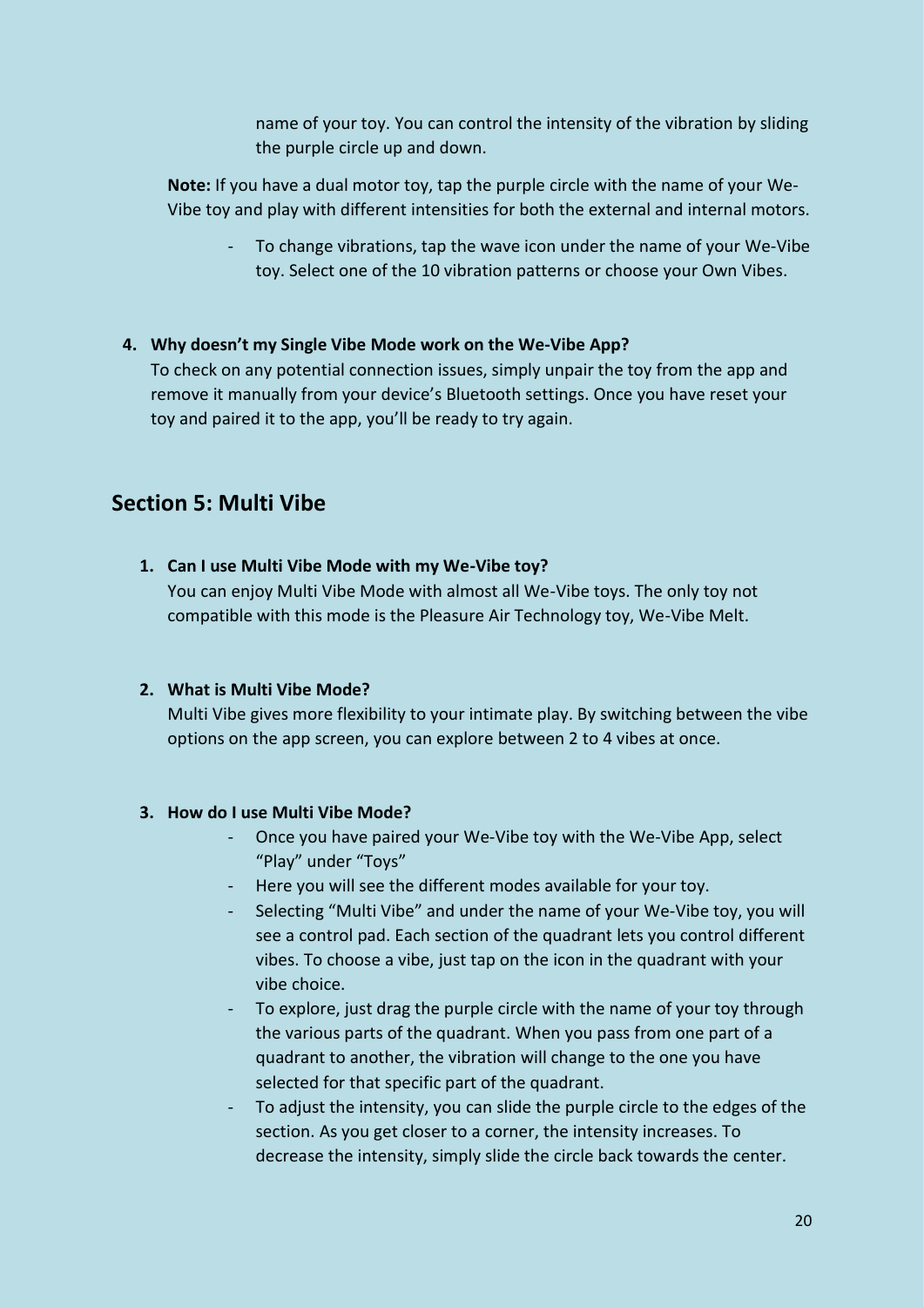**Note:** If you have a dual motor toy, tap the purple circle with the name of your We-Vibe toy and play with different intensities and vibrations for the external and internal motor.

## <span id="page-21-0"></span>**4. Why isn't Multi Vibe Mode working on my We-Vibe App?**

- This mode is not compatible with the Pleasure Air Technology toy, We-Vibe Melt.
- To check on any potential connection issues, simply unpair the toy from the app and remove it manually from your device's Bluetooth settings. Once you have reset your toy and paired it to the app, you'll be ready to try again

# <span id="page-21-1"></span>**Section 6: Own Vibe**

# <span id="page-21-2"></span>**1. Can I create my Own Vibe for my We-Vibe toys?**

Yes, you can create your Own Vibe patterns with the We-Vibe App. The only toy that is not compatible is the We-Vibe Melt as it is a Pleasure Air toy.

# <span id="page-21-3"></span>**2. What is Own Vibe?**

Own Vibe is the best way to customize your intimate play by creating your own unique vibe patterns and modes.

# <span id="page-21-4"></span>**3. How do I create my own unique vibration in the We-Vibe App?**

- Once you have paired your We-Vibe toy with the We-Vibe App, you can tap "Play" under "Toys".
- Select "Single Vibe" and tap the wave icon under the name of your own We-Vibe toy.
- Tap the plus icon (+) to add your Own Vibe to your collection.
- To create your Own Vibe, use your fingers to create wave patterns that will become your vibe. If you want to start over, tap the undo button. You can also use the mirror function, if you would like to have both motors use the same vibe pattern. While you're there, give your vibe a name so it's easy to find.

**Note:** To create vibes for dual motor toys, adjust the upper waves for the external motor and the lower waves for the internal motor.

To enjoy your vibe, head to the vibe selection menu and choose your Own Vibe.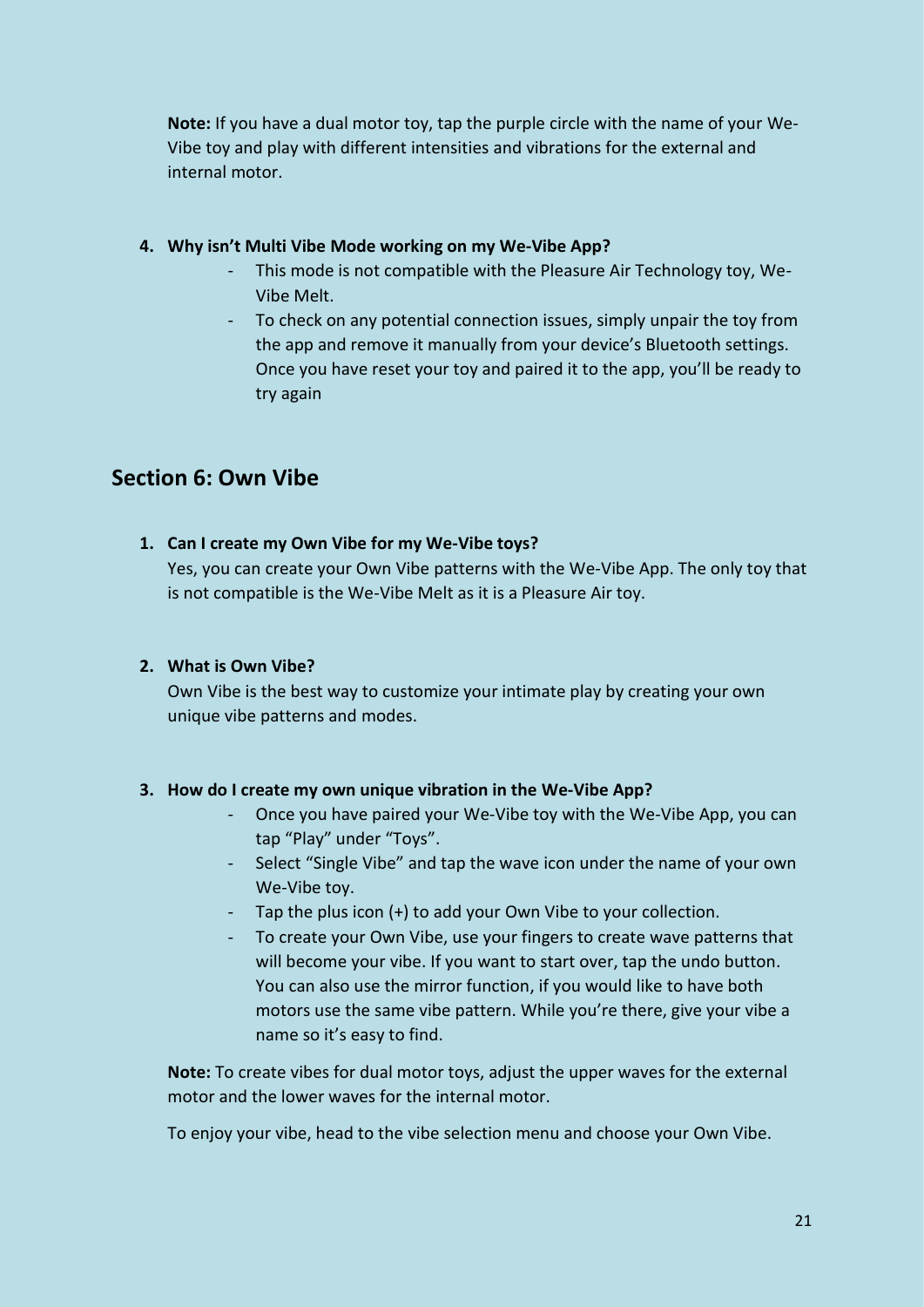#### <span id="page-22-0"></span>**4. How do I share or use my Own Vibes with my partner?**

While you cannot share your Own Vibes with your partner, your partner can access your Own Vibes after they have accepted the control request of the toy. In this way they can try to recreate them on their own phone.

<span id="page-22-1"></span>**5. Will I lose my own vibrations if I delete or reset the We-Vibe App?** Yes, you will lose your Own Vibes if you delete or reset the app. However,

it is easy to add them again by following the steps above.

#### <span id="page-22-2"></span>**6. Why can't I create my Own Vibes on the We-Vibe App?**

If you are using a toy that is compatible with the Own Vibe function (all toys except Melt), then there may be an operational error. Simply follow these steps to fix the issue:

- To check on any potential connection issues, simply unpair the toy from the app and remove it manually from your device's Bluetooth settings. Once you have reset your toy and paired it to the app, you'll be ready to try again.

# <span id="page-22-3"></span>**Section 7: Touch Mode**

# <span id="page-22-4"></span>**1. Is my We-Vibe toy compatible with Touch Mode?**

Most We-Vibe toys are compatible with Touch Mode, however, it is not compatible with Melt, Nova, Rave, Wand, and WV 4 Plus.

# <span id="page-22-5"></span>**2. What is Touch Mode?**

Keep pleasure at your fingertips by sliding your fingers across your device screen to adjust and switch up vibrations.

#### <span id="page-22-6"></span>**3. How do I use Touch Mode?**

- Once you have paired your We-Vibe toy with the We-Vibe App, tap "Play" under "Toys".
- Select "Touch Mode" from the list of available vibe modes.
- Slide or draw different shapes with your fingers on the light purple area of the screen.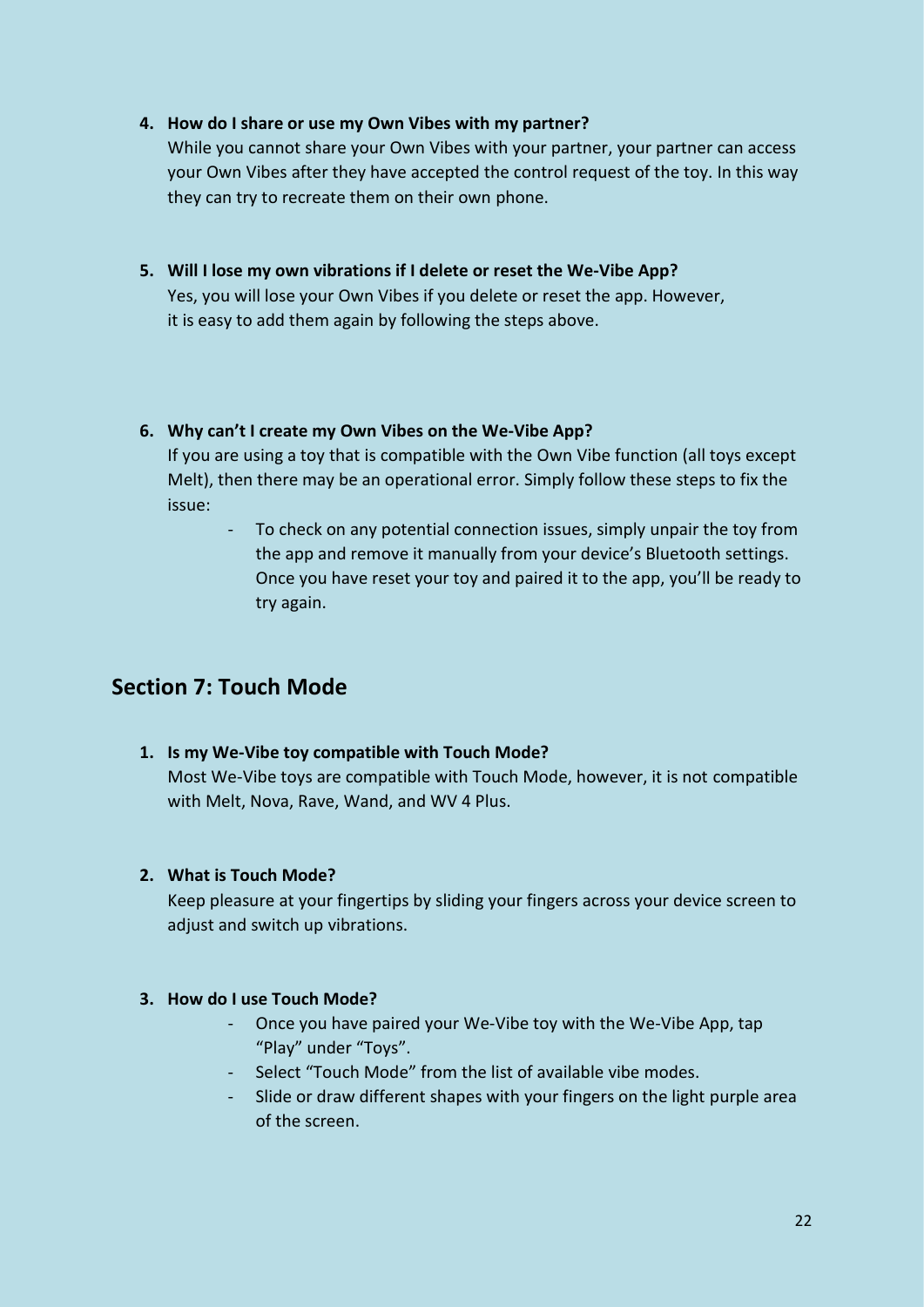## <span id="page-23-0"></span>**4. Why is Touch Mode not working on my We-Vibe App?**

This feature may not be compatible with your toy. This applies to Melt, Nova, Rave, Wand, and WV 4 Plus. Alternatively, you can also try this:

To check on any potential connection issues, simply unpair the toy from the app and remove it manually from your device's Bluetooth settings. Once you have reset your toy and paired it to the app again, you'll be ready to try again

# <span id="page-23-1"></span>**Section 8: Touch Sense Mode**

<span id="page-23-2"></span>**1. Which toy can I use with Touch Sense Mode?** Touch Sense Mode is only available for We-Vibe Chorus.

# <span id="page-23-3"></span>**2. What is Touch Sense Mode?**

With the integrated sensors, you can control your toy with your body as well as your app.

# <span id="page-23-4"></span>**3. How is Touch Sense Mode different from Touch Mode?**

There are 3 Modes to explore:

- The first sees your toy increase in intensity upon contact and then recede to zero.
- The second mode maintains intensity when in contact with the body.
- The third mode activates only when the toy is in contact with the body.

# <span id="page-23-5"></span>**4. How do I enable Touch Sense Mode?**

- Once you have paired your Chorus with the We-Vibe App, tap "Play" under "Toys".
- Here you will see in the different modes for your Chorus. Tap "Touch Sense Mode"
- There are 3 Modes to explore, and you can choose by tapping on each option.
	- o The first sees your toy increase in intensity upon contact and then recede to zero.
	- o The second mode maintains intensity when in contact with the body.
	- o The third mode activates only when the toy is in contact with the body.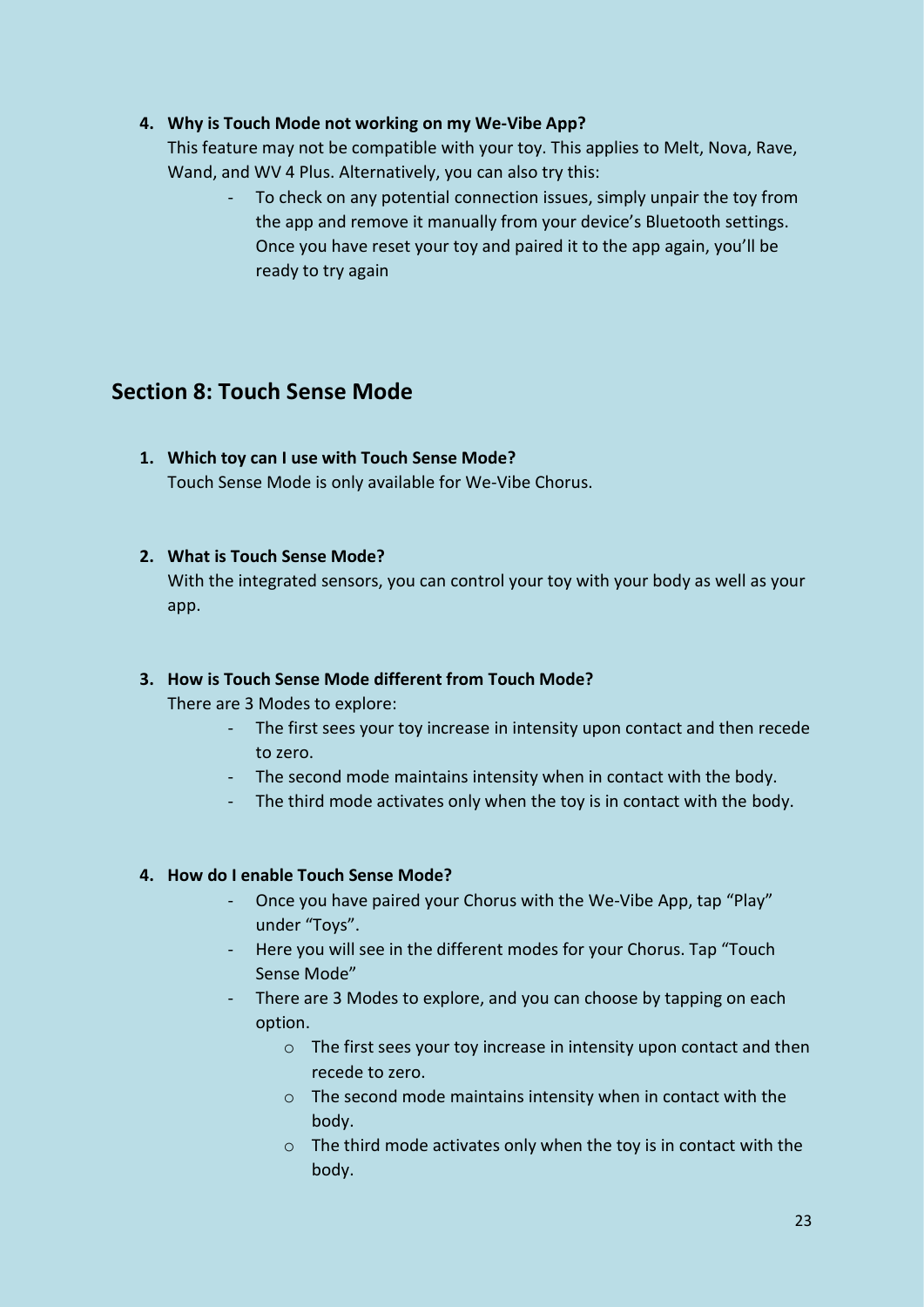You can change the intensity of the vibration on Mode 3 only, by sliding the Chorus circle up and down on the screen.

# <span id="page-24-0"></span>**5. Why isn't Touch Sense Mode working with my We-Vibe App?**

If you are using a We-Vibe Chorus, Touch Sense Mode should be available. To check on any potential connection issues, simply unpair the Chorus from the app and remove it manually from your device's Bluetooth settings. Once you have reset your toy and paired it to the app, you'll be ready to try again.

# <span id="page-24-1"></span>**Section 9: Multitoy**

## <span id="page-24-2"></span>**1. Is my We-Vibe toy compatible with Multitoy?**

Yes, this mode is available for all We-Vibe toys. Keep in mind that Melt can only play one vibration.

# <span id="page-24-3"></span>**2. What is Multitoy?**

This mode allows you to connect and play with more than one toy at the same time, while playing In Single Vibe, Multi Vibe, and Touch Mode.

# <span id="page-24-4"></span>**3. How do I use Multitoy?**

- Once you have paired multiple toys to the We-Vibe App, you can tab/click "Play" under "Toys" and control all your toys individually in the different modes.
- In Single Vibe, Multi Vibe or Touch Mode, tap "Manage toys".
- If you would like to control all the toys at the same time you can turn on the "Merge and lock all toys" toggle. You can undo this by turning the "Merge and lock all toys" toggle off.

# <span id="page-24-5"></span>**4. Multitoy is not working on We-Vibe App?**

To check on any potential connection issues, simply unpair the toys from the app and remove them manually from your device's Bluetooth settings. Once you have reset your toys and paired them to the app, you'll be ready to try again.

# <span id="page-24-7"></span><span id="page-24-6"></span>**Section 10: Playlist**

# **1. Is my We-Vibe toy compatible with Playlist?**

Yes, this mode is available for all We-Vibe toys. Keep in mind that Melt can only play one vibration.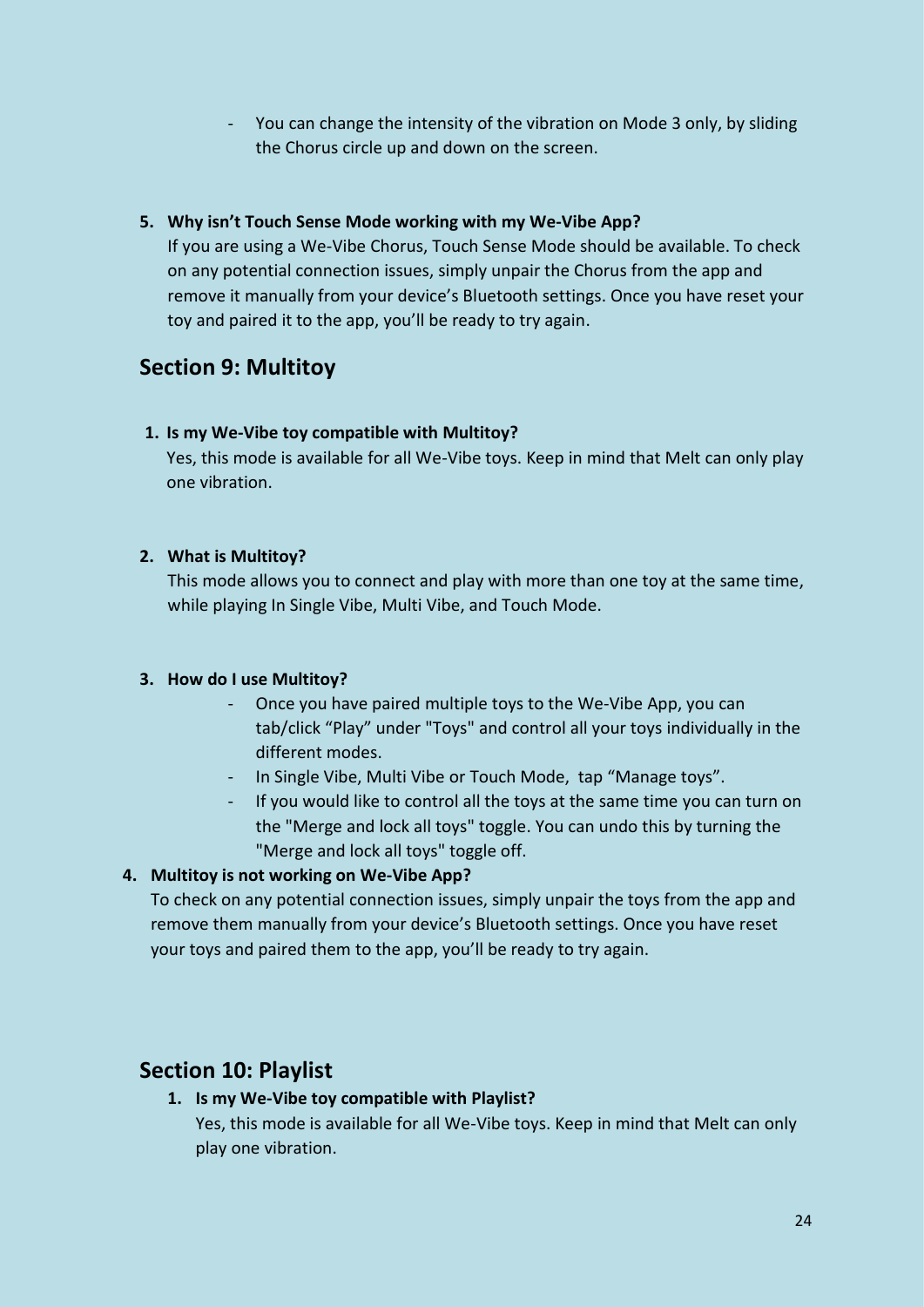# <span id="page-25-0"></span>**2. What is Playlist?**

This mode allows you to create a sequence of different vibes, including the ones of your own creation, with different intensities and durations.

# <span id="page-25-1"></span>**3. How do I use Playlist?**

- Once you have paired a toy to the We-Vibe App, you can tab/click "Play" under "Toys".
- Select "More" form the top bar and click on "Playlist".
- Tap "Create new playlist" and start combining different vibes.
- You can change the vibe by clicking on the vibe Icon.
- You can change the Intensity by adjusting the height of the buckets and set the duration by adjusting the length.
- Give your playlist a name and save it.
- Your playlist will appear on the list and you can try it our by tapping on it.

# <span id="page-25-2"></span>**4. Playlist is not working on We-Vibe App?**

To check on any potential connection issues, simply unpair the toys from the app and remove them manually from your device's Bluetooth settings. Once you have reset your toys and paired them to the app, you'll be ready to try again.

# <span id="page-25-3"></span>**Section 11: Smart Silence**

<span id="page-25-4"></span>**1. Is my We-Vibe toy compatible with the Smart Silence Mode?**  Device Compatibility. Only available for Wand.

# <span id="page-25-5"></span>**2. What is Smart Silence Mode?**

The Wand only starts vibrating when it meets your skin. If you're not using it, the Wand goes into standby mode.

# <span id="page-25-6"></span>**3. How do I enable Smart Silence Mode?**

- Once you have paired your Wand to the We-Vibe App, you can tab/click "Customize" under "Toys.
- Access Smart Silence: Tab/click "Smart Silence".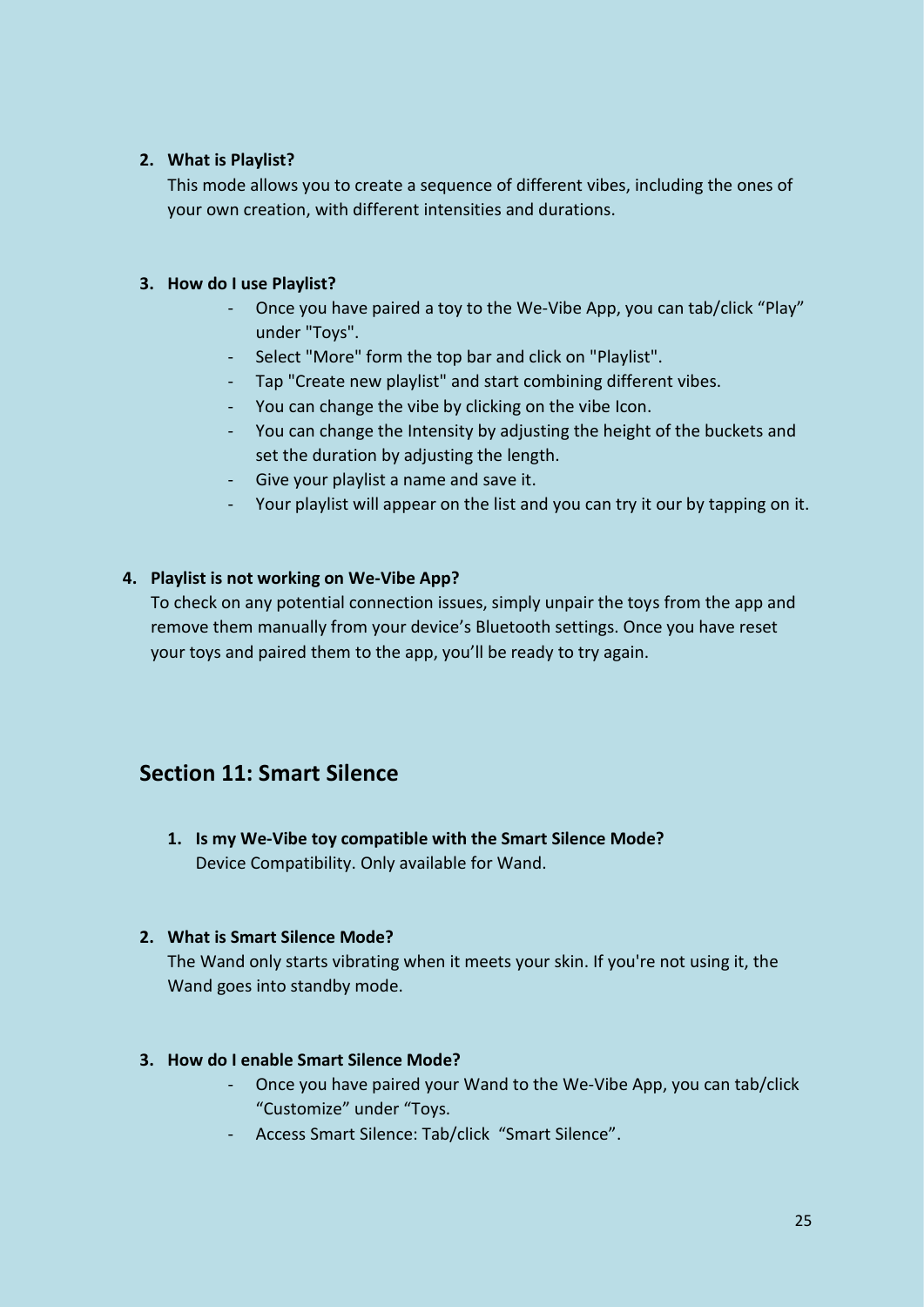Make sure Smart Silence is enabled (the toggle switch next to it would be purple), if the function is not enabled (the toggle switch next to it would be grey), you can enable it by tapping/clicking the toggle.

## <span id="page-26-0"></span>**4. Smart Silence Mode not working on We-Vibe App?**

Smart Silence is available only for the We-Vibe Wand.

If Smart Silence doesn't seem to be working, try unpairing the toy from the app and removing Wand from your device's Bluetooth settings. Next, you can pair the Wand again and the connection should be reset.

# <span id="page-26-1"></span>**Section 12: Advanced settings**

#### <span id="page-26-2"></span>**1. What is Sleep Mode Setting?**

Is programmable inactivity timer (from 15 minutes to up to 4 hours to) to turn off your toy or prevent it to turn off.

#### <span id="page-26-3"></span>**2. How do I change the sleep/timeout settings from the We-Vibe App?**

- Once you have paired your We-Vibe toy to the We-Vibe, you can tab/click "Customize" under "Toys.
- Tab/click "Sleep Mode Settings".
- To change the Sleep Mode Setting, slide the toggle left or right to choose your desired time.

**Note:** The Sleep Mode period can be adjusted to last from 15 minutes to up to 4 hours from the app's settings when a We-Vibe is paired.

# <span id="page-26-4"></span>**3. What is the Maximum intensity?**

You can put a limit or a cap to the maximum vibration for your motor(s).

# <span id="page-26-5"></span>**4. How do I change the maximum intensity?**

- Once you have paired your We-Vibe toy to the We-Vibe App, you can tab/click "Customize" under "Toys.
- Access Maximum Intensity settings: Tab/click "Maximum Intensity settings".
- Change the Maximum Intensity settings: Slide the toggle up or down to choose your desired maximum intensity.